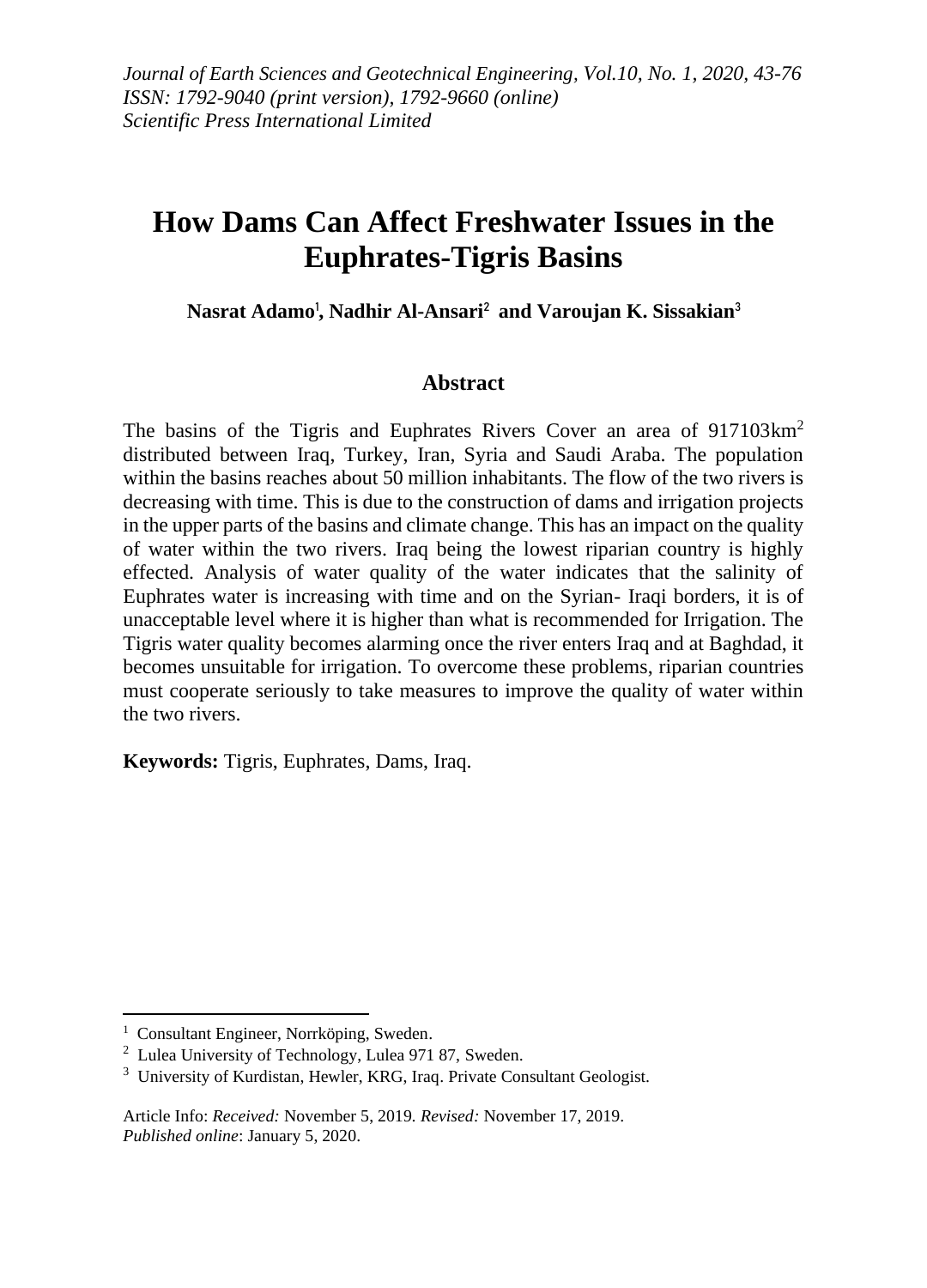## **1. Historical Notes on Dams and Irrigation Works**

The first successful efforts to control the flow of water were made in Egypt and Mesopotamia; Greek for "the land between the rivers". The Sumerians in southern Mesopotamia built city walls and temples and dug canals that were the world's first engineering works. It is also of interest that the Sumerians, from the beginning of recorded history, fought over water rights. Irrigation was extremely vital to Mesopotamia. Flooding problems; however, were more serious in Mesopotamia than in Egypt because the Tigris and Euphrates rivers carried several times more silt per unit volume of water than the Nile. This resulted in rivers rising faster and changing their courses more often in Mesopotamia [1].

The Euphrates and Tigris rivers cannot be seen as two of the major rivers of the world whether in length, volume of flow, or size of the catchment area. As rivers, mostly serve irrigation requirements so the volume of their annual stream flow may be considered as the most important variable in comparison with other rivers. In rough order of magnitude, the annual average flow volume of each of the Tigris and Euphrates rivers is only one-third that of the Rhine or the Nile, or a mere tenth of the Danube or Volga rivers. Not to speak of giants like the Amazon and Congo. They are dwarfed by large rivers like the Mississippi and Yangtze, which are more than twenty-five times of each of them. Although the Tigris annual stream flow volume surpasses that of the Euphrates by a ratio of approximately five to three, the Euphrates still compares with Colorado river in size as closest in annual stream flow volume and in serving semi-arid and arid belts and which is also sharply reduced by human use before it reaches its estuary. But it cannot be overstressed that there are few if any other river regardless of size, that have played so central and long continued role in human history. The processes leading to the world's first civilization cannot be understood; except as creative adaptation to the priceless resources of the Tigris and Euphrates waters. In Mesopotamia, it started with the Sumerian civilization during the fourth millennia BC; and vigorous later traditions continued to build on assured food supply ensured by the two rivers. To study the full role of the two rivers in history, one must consider the whole geographic unit comprising the watershed area and their whole valley. During the third millennia and second millennia, archaeological finds from Tell Bark on the Khabour tributary and from Ancient Mari on the Euphrates in Syria show the strong relationship between these parts and Mesopotamia. There were to be sure some periods when deep socio-political divisions extended across the two rivers during Parthians, Sasanian, Umayyad an Abbasid empire. The valley of the two rivers; however, remained in other extended periods open for interregional contacts and the banks of the Tigris and Euphrates rivers were vital for heavily travelled routes between Mesopotamia and the world around the Mediterranean [2].

During the long history of development in the Mesopotamia, the two rivers often spilled their flood waters over the banks and into the surrounding plains. Their heavy loads of silt were deposited on these lands, but the coarser parts were deposited on the banks close to the rivers themselves and by so building higher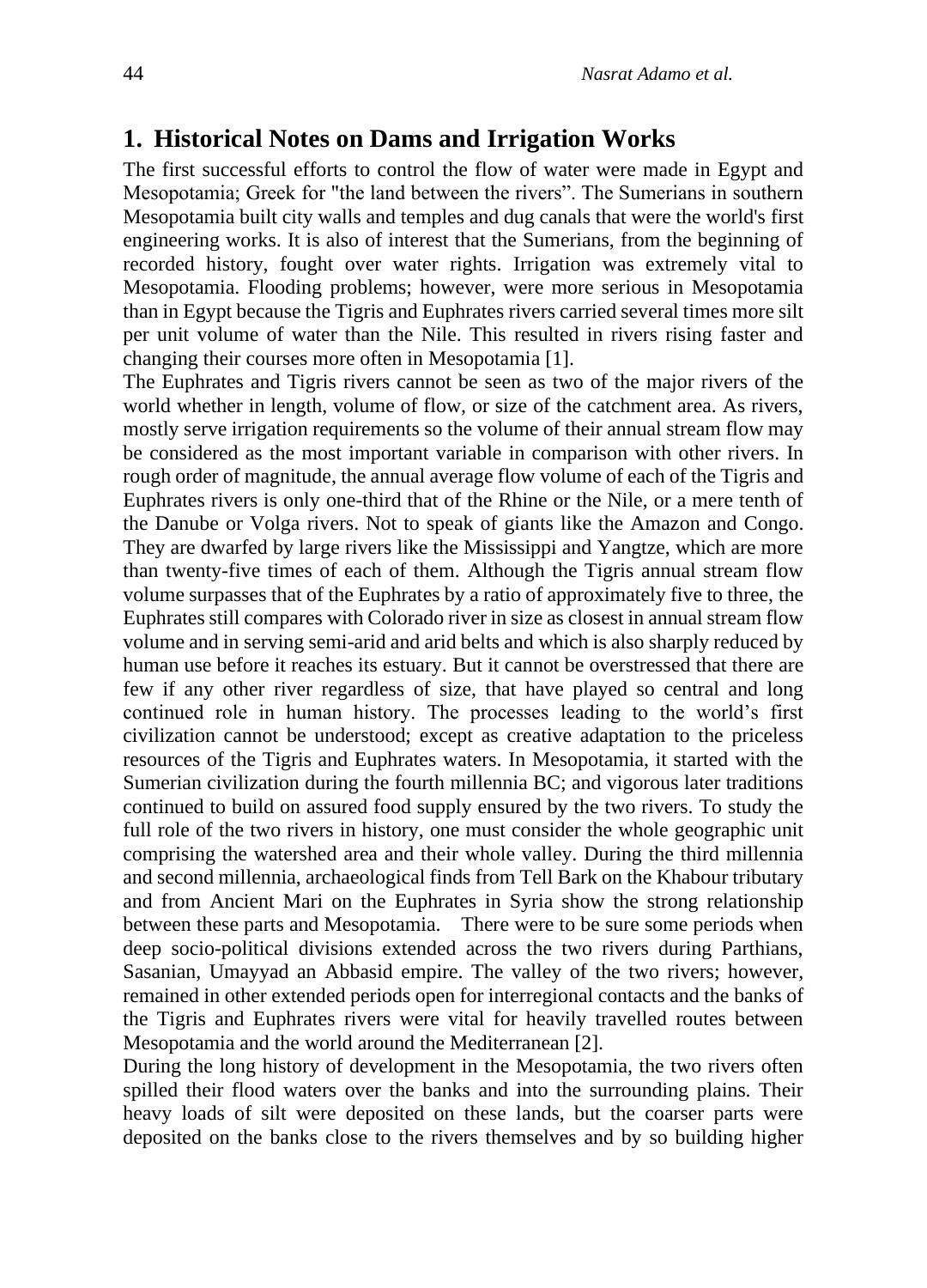grounds in the form of Berms. As more silt was deposited on the bottom, the water level became increasingly higher than the adjacent land, which helped the settlers along the rivers to use gravity irrigation and flood their field to grow their needed food. And this is how Sumerians, Acadians and Babylonians civilizations constructed canals to carry the water further and extend the irrigated areas, which helped these civilizations to flourish, and only later on they invented water lifting devices but only to be of limited use. The two rivers; however, remained as a source of constant danger to the people living along them as destructive floods were also frequent, which caused destruction and human losses. Such catastrophic floods together with wars obliterated some of these civilizations and opened the way for others. During all these times the inhabitants had no means to stop such floods except maybe to resort to religion and prayers.

The rivers Tigris and Euphrates natural regime remained untouched by human construction activities for thousands of years, except for using some of their water resources, as already mentioned, for seasonal irrigation in some areas by building some diversion and canal works. Late after the Sumerians and Acadians, the Assyrians developed extensive public works related to irrigation and drinking water supply. Sargon's II son, the famous king Sennacherib developed waterworks by damming the Tebitu River, known today by Al- Khosar River; the perennial river out flowing into the Tigris River at the left bank of today's city of Mosul. He then dug a canal to bring water to his capital city Nineveh, where the water could be used for irrigation and drinking water supply without hoisting devices. During high water in the spring, overflows were handled by a municipal canebrake that was built to develop marshes used as game preserves for deer and wild boar, and birch-breeding areas. When this system was outgrown, a new canal, nearly 80 kilometers long, was built, with an aqueduct that had a layer of concrete or mortar under the upper layer of stone to prevent leakage. This aqueduct (drew water from the Tigris River tributary Al Khazir – Gomal River after damming it [3] (see Figure 1). The remains of this aqueduct are still visible nowadays near the village "Jarwan" of which it took its present name.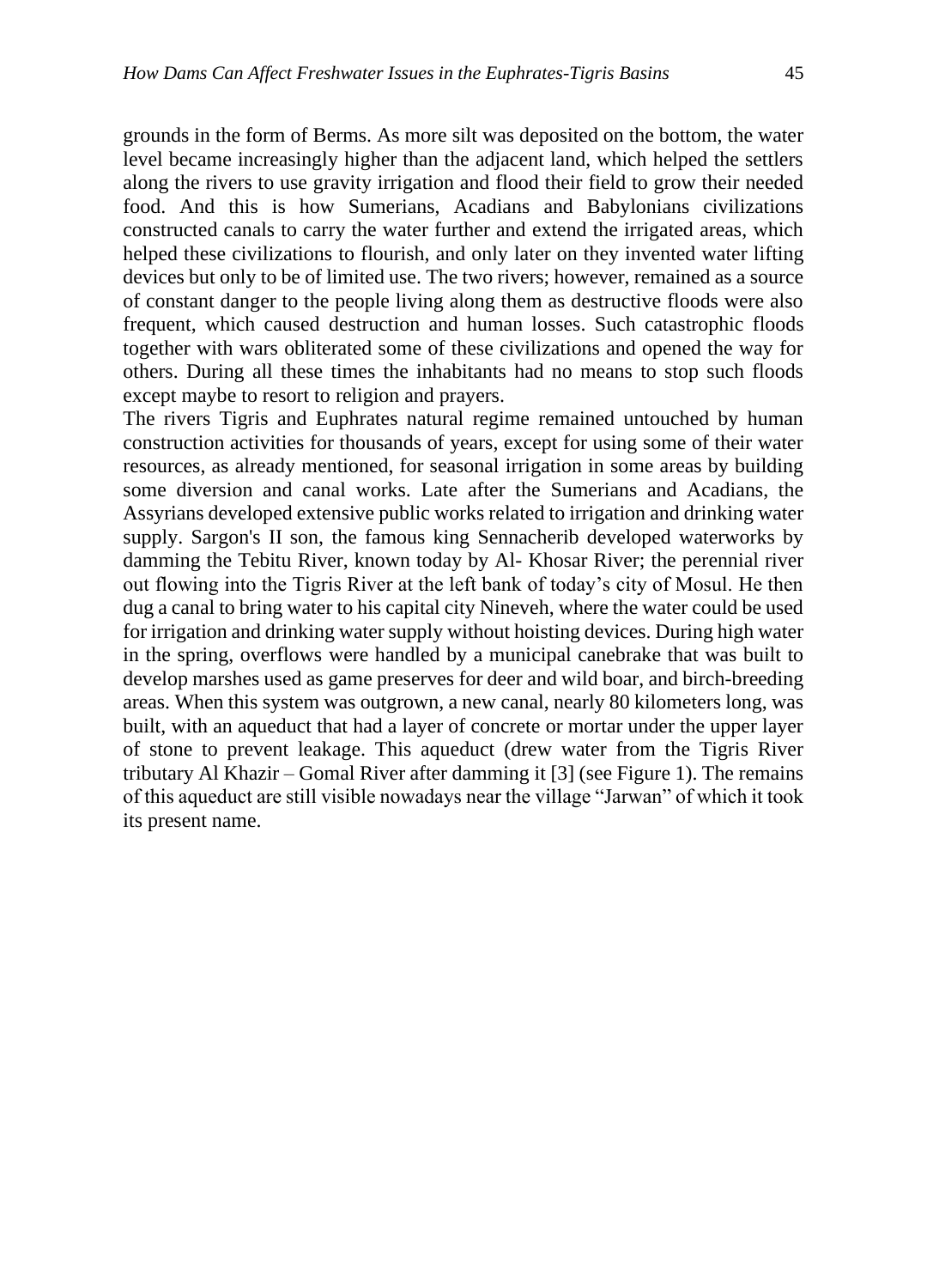

**Figure 1: King [Sennacherib](http://www.waterencyclopedia.com/knowledge/Sennacherib.html) Dams and Irrigation Works** 

A major irrigation system was developed during the Sassanid and early Islamic periods in central Iraq, along the eastern banks of the Tigris River and the lower course of the Diyala River in the 6th century, which was the major canal system known Al-Nahrawan, but the first part of the irrigation works were already started during the Parthians Empire Period (247BC-224A). It reached its peak under the Abbasid Caliphate, when it served the main water supply for the Abbasid capital of Baghdad, while the regions irrigated by it served as the city's main breadbasket. Its destruction and progressive abandonment from the mid-10th century onwards mirror the Abbasid Caliphate's decline. The main Al-Nahrawan feeder canal; however, was built in the Sassanid Era in the 6th Century and drew water from the Tigris River near Samarra or from its other intake near Baiji depending on the seasonal height of the water in the Tigris River, and it carried water to the Diyala River near the present city of Ba'quba. It utilized the river course for some distance before it crossed it and continued further down in the direction of Kut as indicated by the mounds and old remains still visible up to these days (Figure 2). It is believed that the crossing of the Diyala River was accomplished by building a diversion weir called "Shirwan Dam" [4].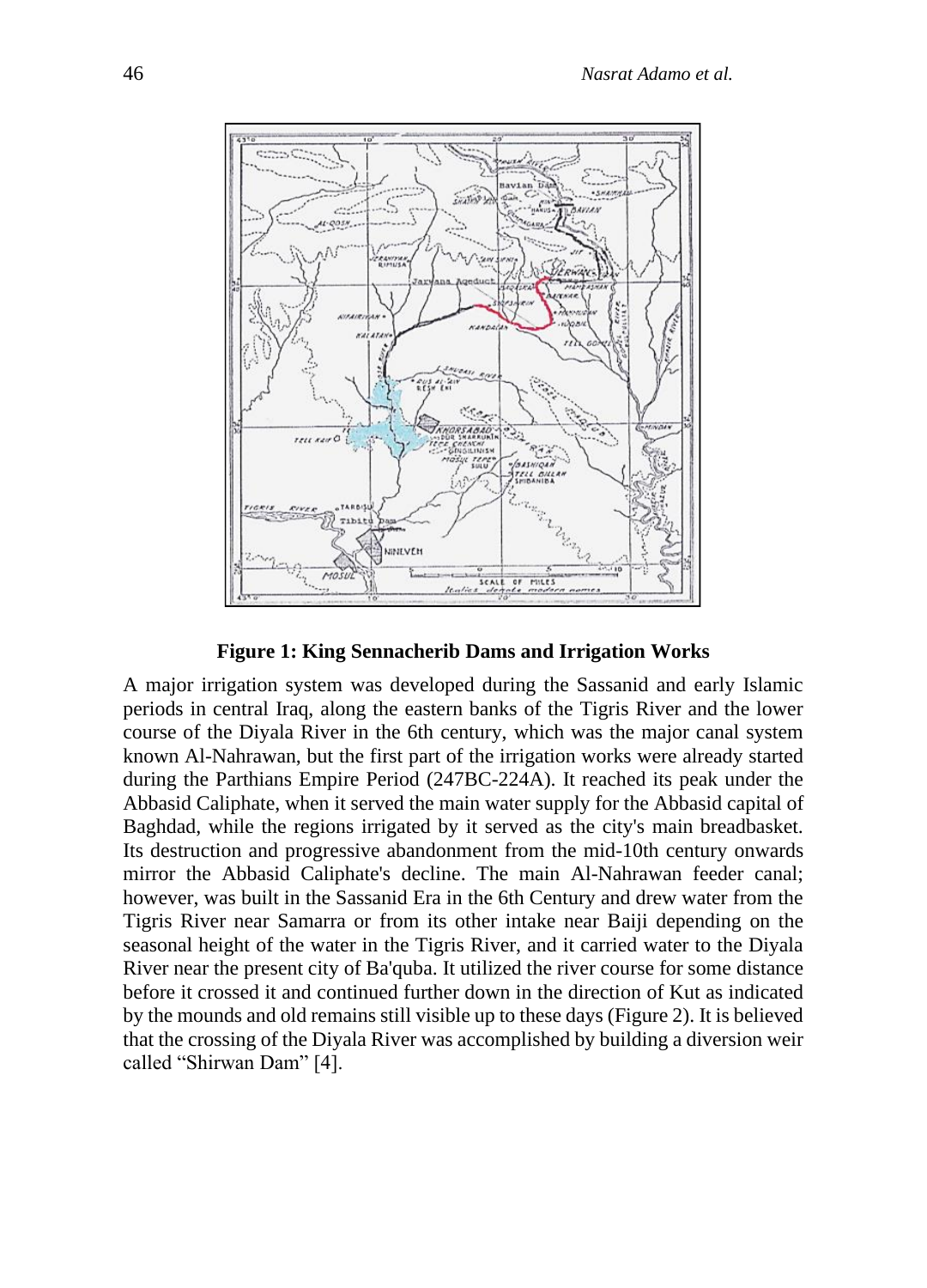

**Figure 2: Photograph of the remains of Al-Nahrawan canal near Ba'quba taken by Gertrud Bell ([4]).**

 Meanwhile, the canal was joined by three smaller canals taken from the Tigris River, the Yahudi ("of the Jews"), the Al-Ma'muni, named after Caliph Al-Ma'mun (reign, 813–833), and the largest of the three, the Abu 'l-Jund "arch warrior", built under Harun al-Rashid (reign, 786–809) [4]. In its course (Al-Nahrawan), it intersects with the Al-Adhaim River and the river itself, which was utilized to carry the canal's flow further down until a location where a dam was built to divert the channel's flow to the left side reaching in its way to Ba'quba city as indicated previously. The remains of this dam, called nowadays the "Abbasid Dam" still exist on Al-Adhaim River and which are shown in Figure 3.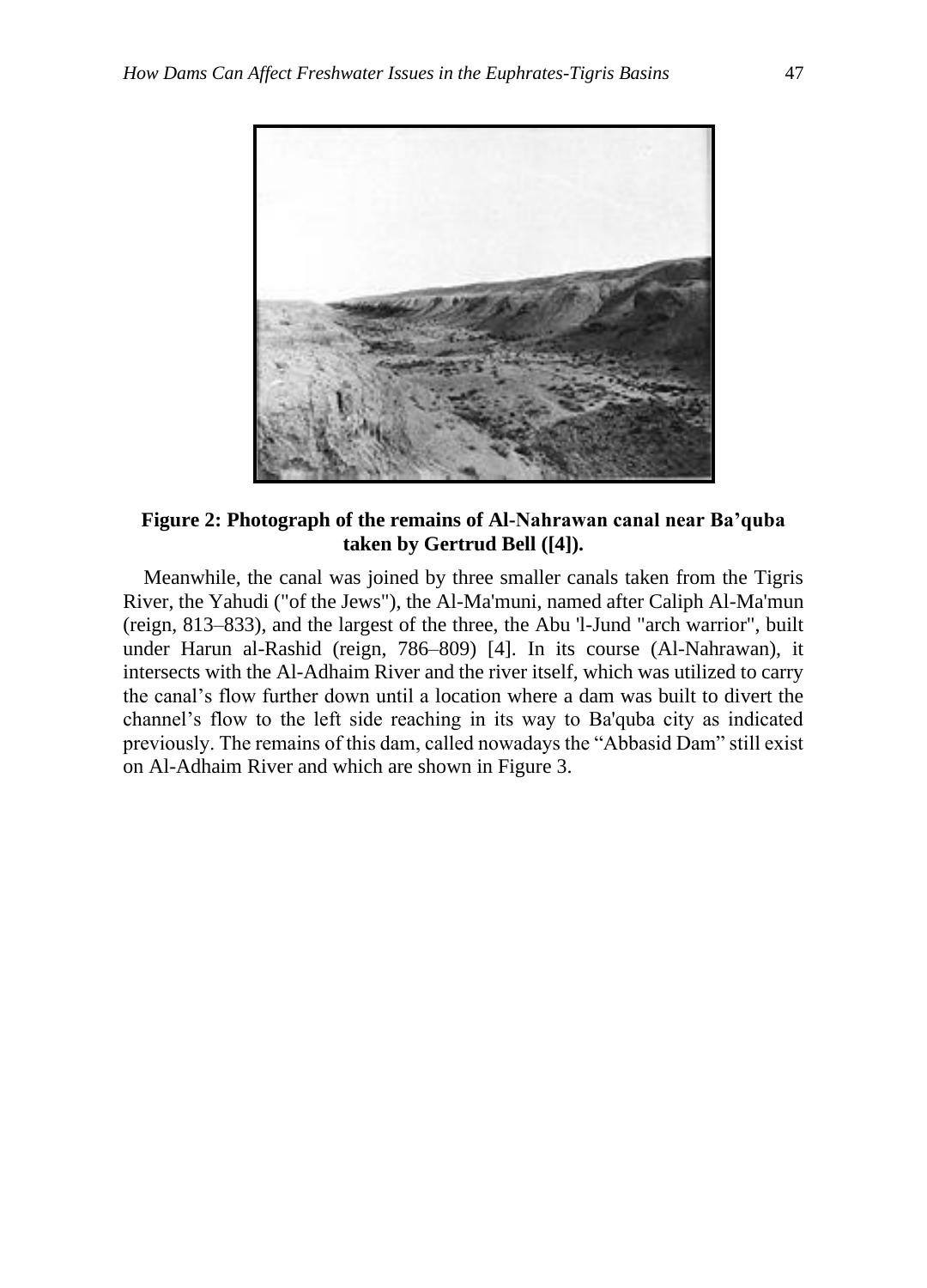

**Figure 3: The remains of the Abbasid Dam, which still exist on Al-Adhaim River.**

Two more dams were built during the Abbasid Era on the Tigris River, northwest of Bagdad city to divert water to some main arteries serving the areas around Baghdad. The first of which was called "Al-Dujail" to distribute water by extensive network to irrigate orchards, and the second at the outskirts of Bagdad called "Karkhaya" with other channels called "Al-Shawar'a and "Al-Douroub" to transport water to the orchards of Baghdad in winter and summer. In this extensive network, another dam was constructed to supply water to Nahir Essa (Essa River), Another dam was also built near Saqlawiah on the Euphrates to draw water for Irrigating the Orchards of Baghdad which remains up to date and passes in the western part of the city of Bagdad and recognized by the name of Nahir Al-Khir (Al-Khir River) [5]. From the foregoing, it is clear that the impact of the Tigris and Euphrates Rivers on human history was great one, and the application their fresh water to irrigate the land brought with it the first seeds of human civilization.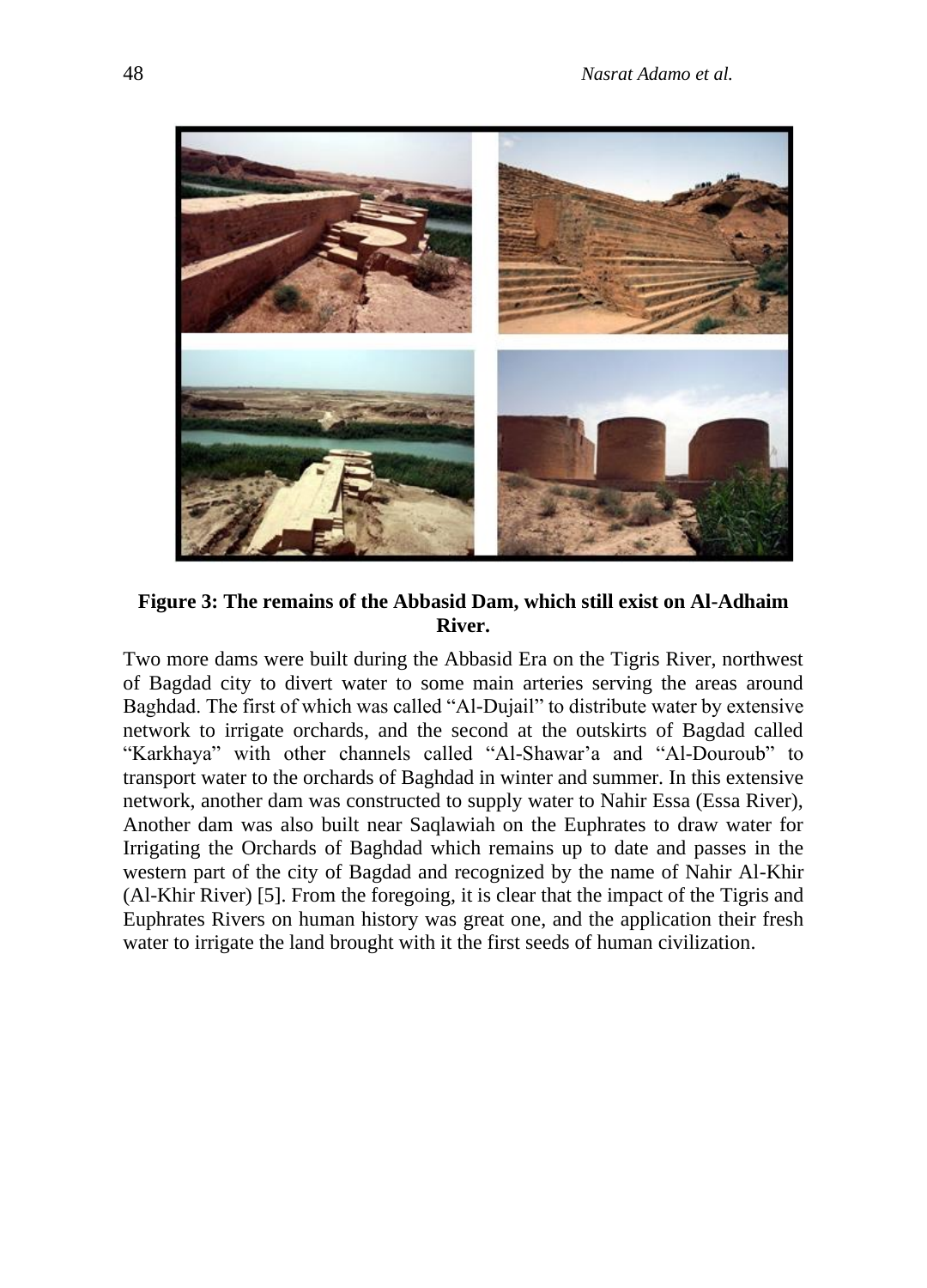### **2. Dams on the Tigris and Euphrates Rivers and Fresh water**

The Rivers Tigris and Euphrates form the main water resources of Iraq. This country was considered as freshwater rich throughout history. In spite of the intense seasonal and yearly fluctuations of the flow of the two rivers, their water helped establish and advance ancient civilizations such as the Hattian culture (2000-1700BC) and Hittites culture (1600-1350 BC) in Anatolia, Sumerian an Akkadian cultures in south Mesopotamia (4500-2154 BC), Babylonian culture in central Mesopotamia (1735-1499 BC) and Assyrian culture in north Mesopotamia (2025-608 BC). This matter has just been treated in 6.1. Freshwater scarcity is a recent issue in both Syria and Iraq, which is caused mainly by heavy water withdrawals in Turkey as result of extensive dam building program for the purpose of diverting irrigation supplies to the vast South East Anatolia: GAP project, in addition to changes in the hydrological regime due to Climate Change Impact.

The two rivers originate mainly in the highlands of Anatolia with their farthest tips only 30 kilometers apart, and flow generally in southeasterly direction to merge together at Al-Qurna forming Shatt- Al-Arab; which has a length of 190 kilometers, and outflows at the uppermost tip of the Arabian Gulf. Watershed areas of the Tigris and Euphrates Rivers are distributed between Turkey, Syria, Iran, and Iraq with small contributions to the Euphrates from Saudi Arabia and Jordan. For the Euphrates Basin, about 33% lies in Turkey, 19% in Syria, 46% in Iraq, 1.5% in Saudi Arabia, and just 0.03% in Jordan. Of the Tigris Basin, 12% lie in Turkey, 0.2% in Syria, 54% in Iraq and 34% in Iran. Most studies consider only Turkey, Syria and Iraq as the riparian countries of the two rivers, neglecting Saudi Arabia and Jordan as the Wadies, which originate from these two counties contribute very little to the Euphrates River flow, and their discharges are intermittent occurring after heavy rain only, and they dry up in summer. Iran; however, was not considered in such studies as it was late in developing the potentials of the Tigris River tributaries within its territory; i.e. Lower Zab River, and Diyala River. This situation is changing now as Iran began recently building diversion dams on these rivers without any consultation with Iraq; similar to what Turkey had done previously. The two rivers are connected by the man- made Tharthar canal in central Iraq, which introduces the possibility of water mass transfer from the Tigris to the Euphrates. Table 1 shows the main hydrometric indicators of the Euphrates, and Table 2 give those of the Tigris River [6].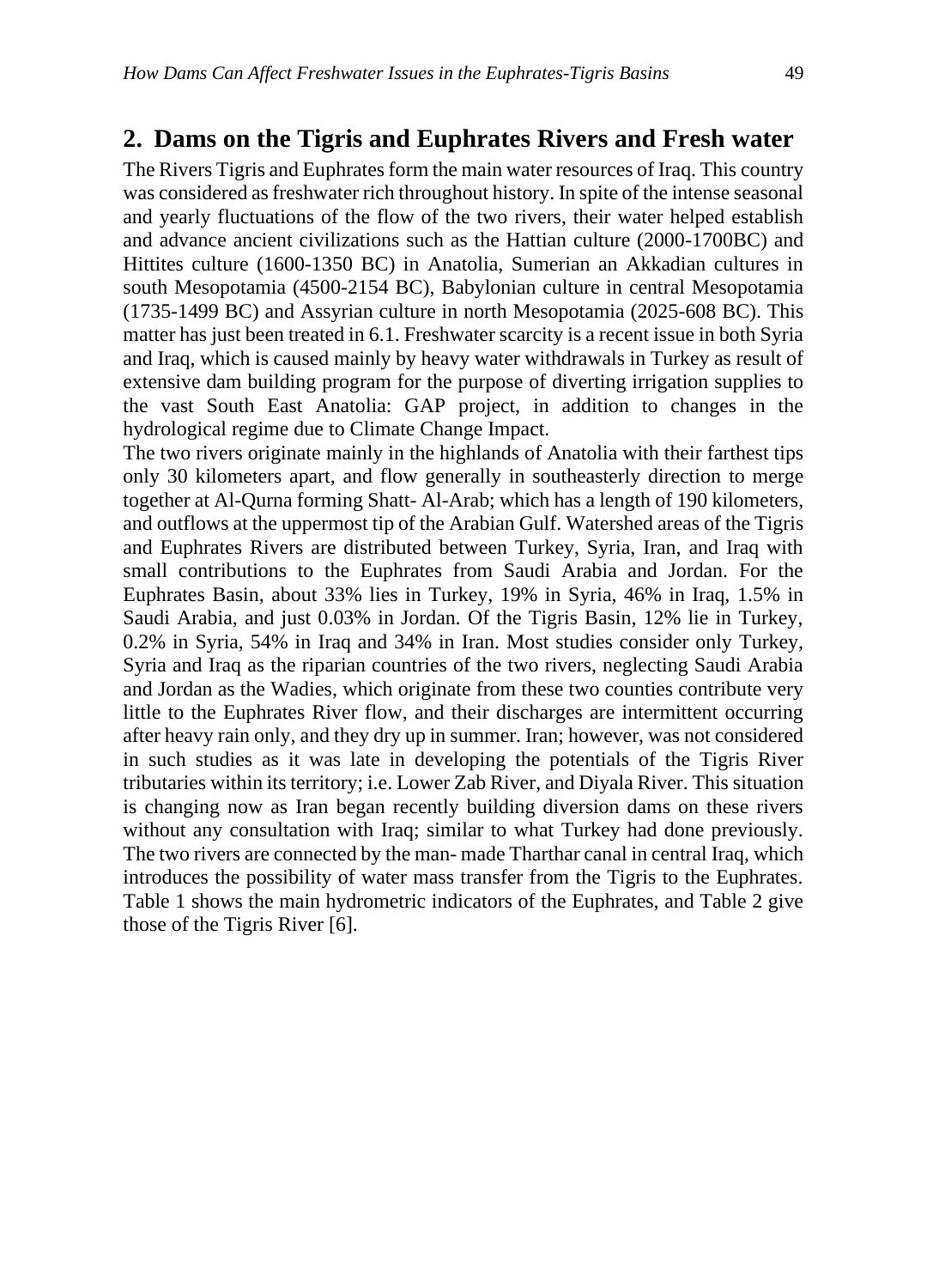| Euphrates Basin area: 444,000 km <sup>2</sup> ; mean annual discharge 32 BCM |                                                                      |                         |  |  |  |
|------------------------------------------------------------------------------|----------------------------------------------------------------------|-------------------------|--|--|--|
| <b>Riparian position</b>                                                     | Basin area (percent of total)<br>contribution to annual<br>discharge |                         |  |  |  |
| <b>Turkey</b>                                                                | 146,520 $km^2$ (33 percent)                                          | Irrigation, hydropower, |  |  |  |
| upstream                                                                     | 28.922 BCM (90 percent)                                              | flood control           |  |  |  |
| <b>Syria</b><br>downstream                                                   | 84,360 km <sup>2</sup> (19 percent)<br>3.213 BCM (10.0 percent)      | irrigation, hydropower  |  |  |  |
| <b>Iraq</b>                                                                  | 204,240 km <sup>2</sup> (46 percent)                                 | Irrigation, hydropower, |  |  |  |
| downstream                                                                   | $0.0$ BCM $(-)$                                                      | inhabitants of marshes  |  |  |  |

### **Table 2: Hydrometric Indicators of the Tigris River**

| Tigris Basin area: 387,000 km <sup>2</sup> ; mean annual discharge 52 BCM |                               |  |                                   |  |  |
|---------------------------------------------------------------------------|-------------------------------|--|-----------------------------------|--|--|
| <b>Riparian position</b>                                                  | <b>Basin area (percent of</b> |  | <b>Main water uses</b>            |  |  |
|                                                                           | total) contribution to        |  |                                   |  |  |
|                                                                           | annual discharge              |  |                                   |  |  |
| <b>Turkey</b>                                                             | 46. 512 $km^2$ (12 percent)   |  | Irrigation, hydropower            |  |  |
| upstream                                                                  | 20.840 BCM (40 percent)       |  |                                   |  |  |
| <b>Syria</b>                                                              |                               |  | 776 km <sup>2</sup> (0.2 percent) |  |  |
| - border with Turkey / Iraq                                               |                               |  |                                   |  |  |
| Iraq                                                                      | 209.304 $km^2$ (54 percent)   |  | Irrigation (diverts water         |  |  |
| downstream                                                                | 26.571 BCM (51 percent)       |  | through Tharthar Canal to         |  |  |
|                                                                           |                               |  | Euphrates), hydropower            |  |  |
| Iran                                                                      | 131.784 $km^2$ (34 percent)   |  | Irrigation,                       |  |  |
| - on Shatt Al-Arab                                                        | $4.689$ BCM (9 percent)       |  | hydropower                        |  |  |

Both Tigris and Euphrates Rivers are characterized by a high level of competition over water use by their co-riparian countries. Significant tension over fresh water supplies of the Euphrates and Tigris Rivers did not occur before 1970; when the first two large dams; in Turkey (Keban Dam) and in Syria (Tabqa Dam) were constructed on the Euphrates. Normally, large dams Impact Rivers drastically in affecting their flow quantities and their temporal distribution. The use of Turkey of the two rivers' resources was and continues to be inequitable up to now. Turkey began the construction of its Keban Dam on the Euphrates River in 1966. Syria followed shortly after, in 1968, and took up construction of the Tabqa Dam on the Euphrates River also. These dams and those subsequently implemented or planned on the Euphrates and Tigris Rivers; substantially alter the natural flow regime of the two rivers. Turkey continues fervently to build all planned dams for its South East Anatolia Project (GAP), and when all the dams are built, this will aggravate the already critical water situation in Iraq and Syria and may bring the area to the brink of war. When added up, water demand of the Iraqi, Syrian and Turkish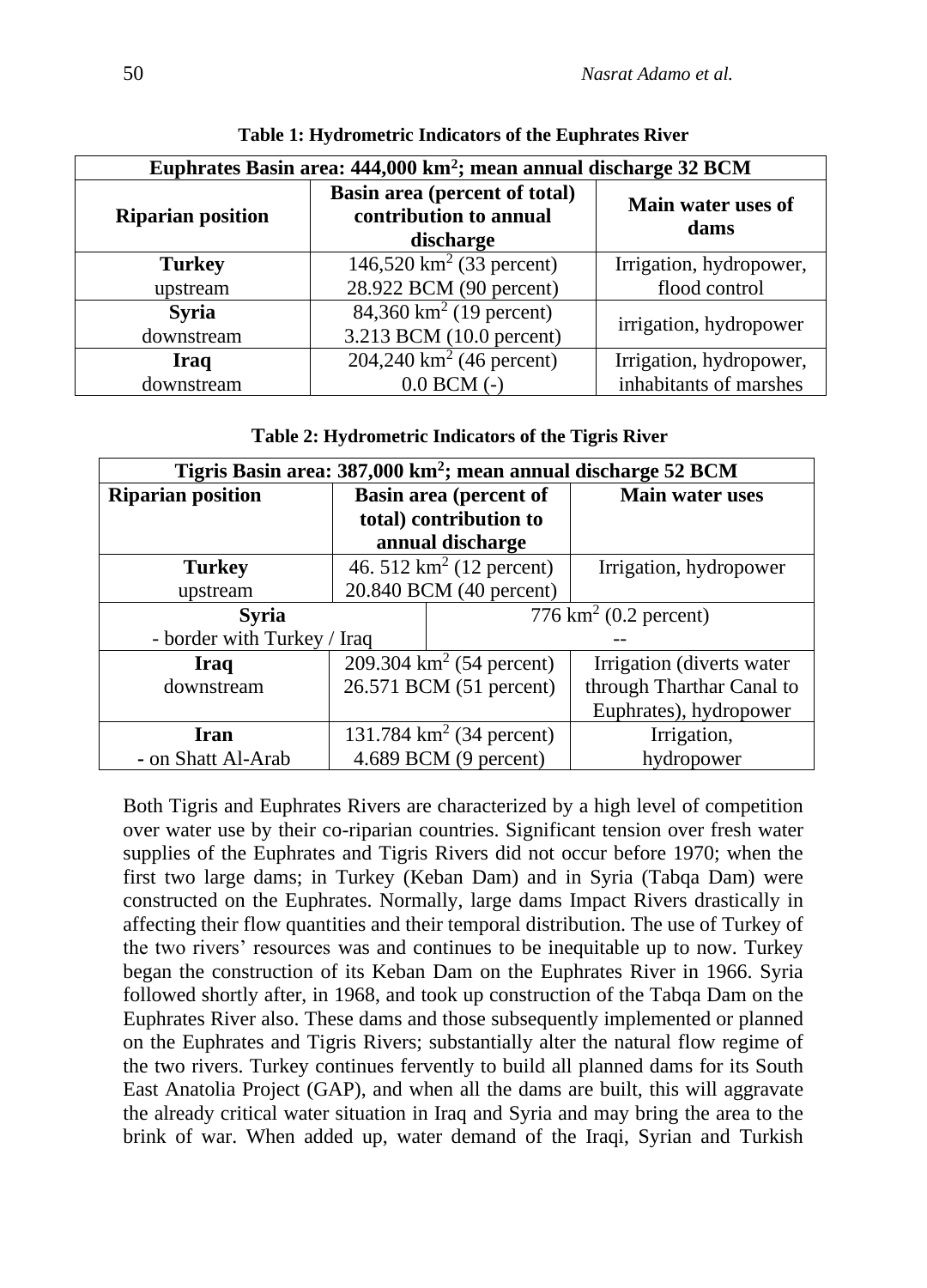freshwater development on the Euphrates River is expected to exceed about 150% of the total flow of the Euphrates River; when they become fully operational [7]. While the situation on the Tigris River is less stressed, it is nonetheless alarming. According the same source [7], water demand of the freshwater developments planned and finalized on the Tigris River by the riparian States possibly would exceed the Tigris 's total flow.

Iraq was the first riparian country to develop engineering projects in the basin. The Hindiya, and Ramadi – Habbaniyah barrages on the Euphrates River, were completed in 1914 and in 1951, respectively, both for flood control and irrigation [8]. On the Tigris River the Kut Barrage was completed in 1937. By the mid– 1960s, the development of irrigated agriculture in Iraq far surpassed the development in Syria and Turkey. During this period, Iraq was irrigating over five times as much land in the river basin as Syria, and nearly ten times as much as Turkey. To continue its efforts to use the water of these rivers efficiently and to provide irrigation water for the land between the Euphrates and the Tigris rivers, Iraq began constructing in the late 1960's a 565km long drainage canal; the Third River, between the Euphrates and Tigris Rivers, which was completed in 1992. In the late 1970's, as part of the effort to prevent flood damage, Iraq built the Samara barrage in 1956 to divert excess flood water from the Tigris River into the Tharthar depression through a regulator with 9000m<sup>3</sup>/sec capacity and a flood escape canal. Since then and after the depression was filled, Iraq built another similar regulator and canal off taking from the created lake which bifurcates to two branches, therefore, linking the newly created Lake at Tharthar to the Euphrates River (Dhiraa Al- Furat canal), and to the Tigris River (Dhiraa Dijla canal). Iraq has also built large dams on the Euphrates and Tigris Rivers for water storage, flood control and to produce hydropower, such as Mosul Dam and Haditha Dams which were completed in 1985 [9]. In addition, large dams were built on the Tigris River Tributaries for the same purposes, these were Dokan Dam (on Lesser Zab) and Derbendikhan and Hamrin (on the Diyala). Syria began exploiting the water of the Euphrates River for irrigation and hydropower in the early 1970's. The Tabqa Dam was built on the Euphrates; it was completed in 1973. The purpose of this major dam is to meet Syria's water and energy needs. The Baath Dam, completed in 1986, was the second Syrian dam on the Euphrates River. However, the hydropower capacity of the Baath Dam is not of the same scale as that of Tabqa Dam. The Baath Dam has a limited capacity for electricity generation and provides relatively small quantity of water for irrigation. The Tishreen Dam, the third Syrian dam on the Euphrates River was then constructed and put into operation in 1999, and it is mainly designed for hydropower. Since the Tigris River forms the border with Turkey, Syria could not build reservoirs to store or divert the water of this river without the cooperation of its neighbour on the other bank [9].

In Turkey the construction of the first dam on the Euphrates River (Keban Dam), began in the mid–1960s, and it was completed in 1974. The second dam on the same river is the Karakaya Dam, was completed in 1988. This was the first dam built as part of the implementation of the Southeastern Anatolia Project (GAP). Like the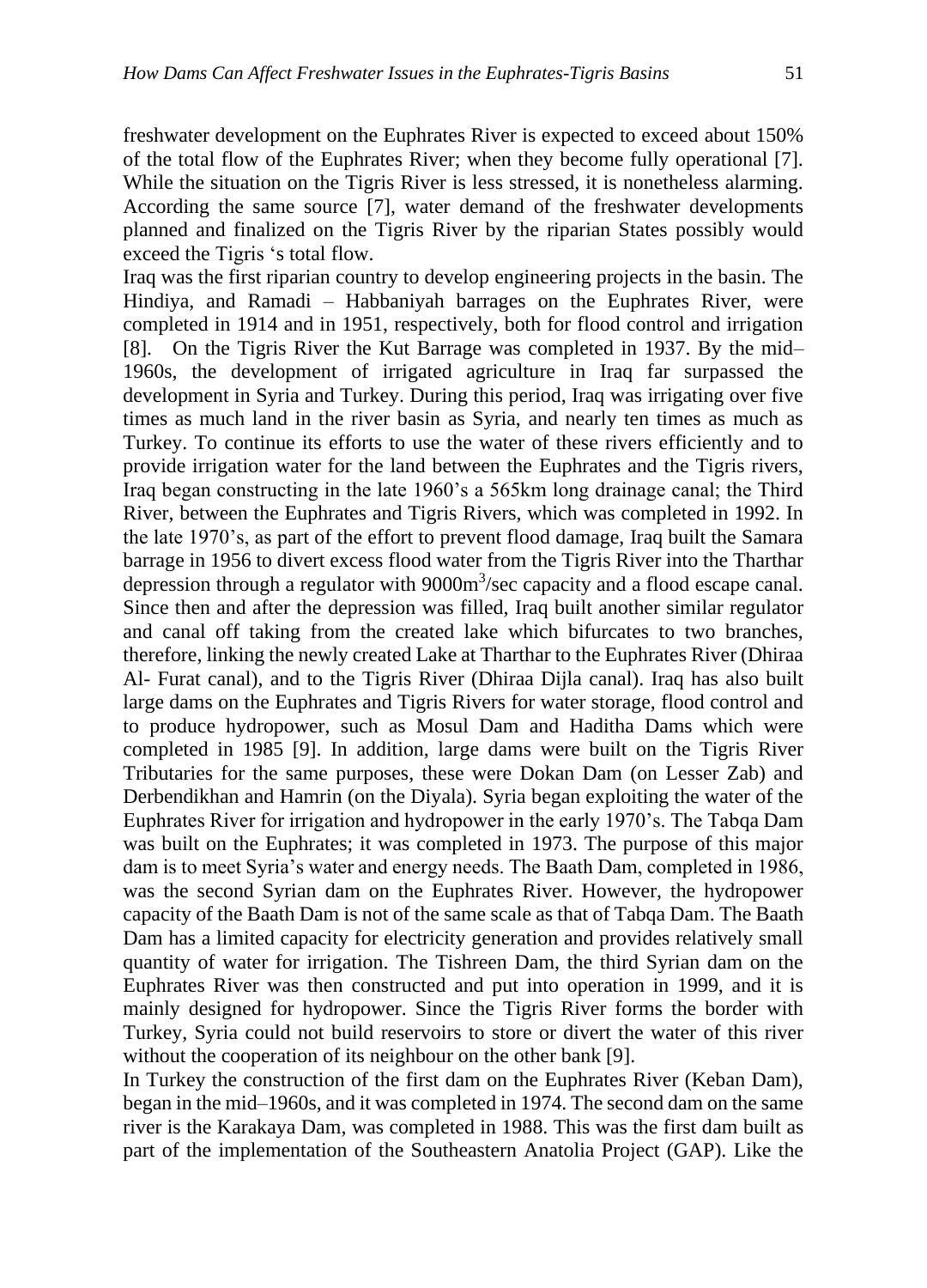Keban Dam; the purpose of the Karakaya Dam is to produce hydropower also. The third dam on the Euphrates River, however, was the Ataturk Dam, which is the most important in the GAP Project and it was completed in 1992. It was designed to store water for large-scale irrigation as well as for the generation of hydropower [9].

The list in Table 3 shows the large dams in the Euphrates –Tigris River Basin in Turkey. These dams have total storage volume of around 100 billion  $m<sup>3</sup>$ . In this table the purposes for which the dams were constructed are denoted by symbols. The symbol P: denotes hydropower generation, I: means Irrigation use, W: is the symbol for water supply, mainly drinking water. The symbol M; however, denotes an unusual use of dams, i.e. military use, which in this case creating natural barriers that limit insurgents' movements. The locations of these dams are in the rugged Zagros Mountains close to Turkey – Iraq borders and they have been the theatres of fighting between the Kurdistan Workers Party (PKK) militants and the government forces. The construction of most of these military dams was started in 2008, but some of them are not completed up to now due to fighting in the area [10]. This list contains only large dams according to the classification used by the International Congress of Large Dams (ICOLD), by either having height of 15 meters and more; or, having heights of (5-15) meters but at the same time their reservoir volumes are not less than  $3$  million  $m<sup>3</sup>$ . Table 4 lists the large dams on the two rivers and their tributaries in Iraq [11]. Figure 4 gives those dams constructed in Iran on rivers contributing to Iraqi water resources, namely Al-Karkha River, which feeds the south-eastern marshes and Karun River, which outfalls into the Shatt-Al Arab River.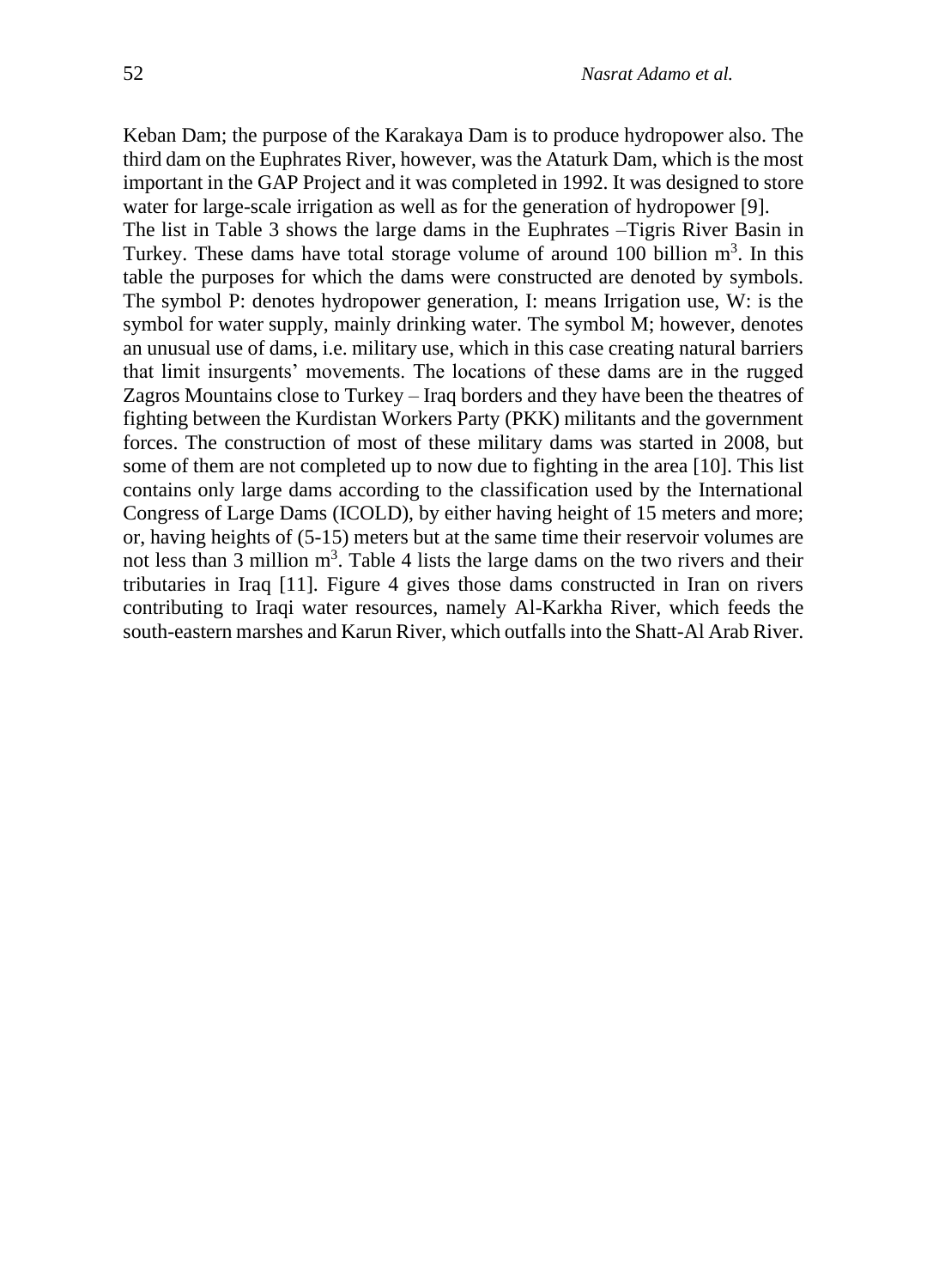| No.                     | Dam                                | <b>River/Tributary</b>          | Height              | <b>Purpose</b>                                    | <b>Completion Date</b>    |  |
|-------------------------|------------------------------------|---------------------------------|---------------------|---------------------------------------------------|---------------------------|--|
| $\mathbf{1}$            | Cetin Dam                          | Tigris/Botan                    | $\mathbf{m}$<br>145 | $\mathbf{P}$                                      | 2016                      |  |
|                         | (Alkumru)                          |                                 |                     |                                                   |                           |  |
| $\overline{2}$          | Aslandağ                           | Tigris/Greater Zab/Bembo        | 60                  | $I/M/P$ (future)                                  | 2012                      |  |
| 3                       | Beyyurdu                           | Tigris/Greater Zab/Bembo        | 48                  | I/M/P (future)                                    | <b>Under Construction</b> |  |
| $\overline{\mathbf{4}}$ | Atatürk (Karababa)                 | Euphrates                       | 169                 | $\overline{P}$                                    | 1992                      |  |
| 5                       | Balli                              | Tigris/Khabour/Hezil/Ortau      | 49                  | $\rm I/M/P$                                       | <b>Under Construction</b> |  |
| 6                       | Batman                             | Tigris/Batman                   | 74                  | $\Gamma$                                          | 1999                      |  |
| $\overline{7}$          | Beyhan I                           | Euphrates/Murat                 | 97                  | ${\bf P}$                                         | 2015                      |  |
| 8                       | Beyhan II                          | Euphrates/Murat                 | 62                  | ${\bf P}$                                         | Planned                   |  |
| 9                       | <b>Birecik</b>                     | Euphrates                       | 62.5                | I/P                                               | 2001                      |  |
| 10                      | Burç Bendi                         | Euphrates/Göksu                 | 47                  | $\, {\bf P}$                                      | 2010                      |  |
| 11                      | Cizre                              | Tigris/Botan                    | 46                  | $\rm{L/P}$                                        | Planned                   |  |
| 12                      | Coukurca                           | Tigris/Greater<br>Zab/Güzedlere | 45.5                | W/M                                               | <b>Under Construction</b> |  |
| 13                      | Dumluka                            | Euphrates/Bugur                 | 30                  | $\mathbf I$                                       | 1991                      |  |
| 14                      | Erkenek                            | Euphrates/Adiyaman              |                     | $\, {\bf p}$                                      | Operational               |  |
| 15                      | $\overline{G}$ $\ddot{\delta}$ ksu | Euphrates/Göksu                 | 52                  | I                                                 | 1991                      |  |
| 16                      | Hecihider                          | Euphrates/Sehir                 | 42                  | $\bf I$                                           | 1989                      |  |
| 17                      | Hancagiz                           | Euphrates                       |                     | I                                                 | 1988                      |  |
| 18                      | Ilisu                              | <b>Tigris</b>                   | 135                 | I/P/F                                             | 2017                      |  |
| 19                      | Upperkaleköy                       | Euphrates/Murat                 | 137.5               | ${\bf P}$                                         | 2017                      |  |
| 20                      | Lowerkaleköy                       | Euphrates/Murat                 | 115                 | $\, {\bf P}$                                      | Planned                   |  |
| 21                      | Karakaya                           | Euphrates                       | 158                 | $\mathbf{P}$                                      | 1987                      |  |
| 22                      | Karkamis                           | Euphrates                       | 21.1                | ${\bf P}$                                         | 2000                      |  |
| 23                      | Kavsaktepe                         | Tigris/Khabour/Hezil/Ortau      | 66                  | W/M                                               | <b>Under Construction</b> |  |
| 24                      | Kayacik                            | Euphrates/Sajur                 | 45                  | $\Gamma$                                          | 2005                      |  |
| 25                      | Keban                              | Euphrates                       | 207                 | ${\bf P}$                                         | 1974                      |  |
| $\overline{26}$         | Kirazlik                           | Euphrates/Botan                 | 60                  | $\mathop{\rm I}\nolimits/\mathop{\rm P}\nolimits$ | 2011                      |  |
| 27                      | Kralkizi                           | Tigris/Maden                    | 113                 | $\Gamma$                                          | 1997                      |  |
| 28                      | Musatatepe                         | Tigris/Khabour/Hezil/Ortau      | 34.5                | W/M                                               | <b>Under Construction</b> |  |
| 29                      | Silope                             | Tigris/Khabour /Hezil           | 79.5                | W/M/P                                             | 2012                      |  |
| 30                      | Silvan                             | Tigris/Batman                   | 174.5               | $\Gamma$                                          | 2017                      |  |
| 31                      | Sirrntis                           | <b>Birimse</b>                  | 92                  | I                                                 | 2013                      |  |
| 32                      | Sirnak                             | Tigris/Khabour/Hezil/Ortau      | 56.8                | W/M                                               | 2012                      |  |
| 32                      | Uludere                            | Tigris/Khabour/Hezil/Ortau      | 55.5                | W/M                                               | <b>Under Construction</b> |  |

# **Table 3: Turkish Dams on the Euphrates and Tigris and Their Tributaries**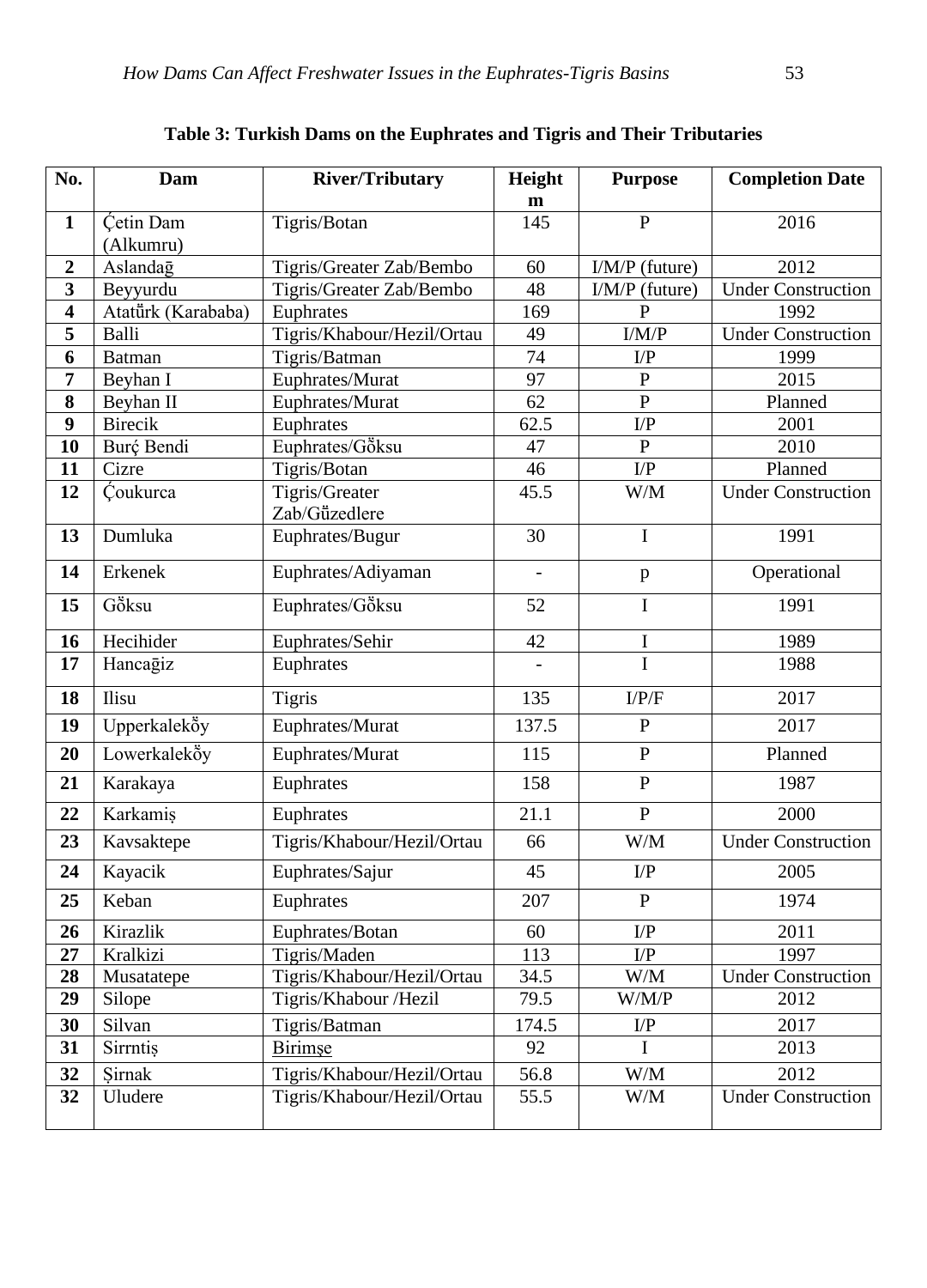| No.                                                                                 | <b>Name</b>      | <b>River/Tributary</b> | Height | <b>Purpose</b> | <b>Completion</b> |
|-------------------------------------------------------------------------------------|------------------|------------------------|--------|----------------|-------------------|
|                                                                                     |                  |                        | (m)    |                | <b>Date</b>       |
| 1                                                                                   | Mosul            | <b>Tigris</b>          | 113    | I/P/F          | 1986              |
| $\overline{2}$                                                                      | Derbendi Khan    | Tigris/Diyala          | 128    | I/P/F          | 1961              |
| 3                                                                                   | Dokan            | Tigris/Lesser Zab      | 116.5  | I/P/F          | 1959              |
| $\overline{\mathbf{4}}$                                                             | Haditha          | Euphrates              | 57     | I/P/F          | 1985              |
| 5                                                                                   | Hamrin           | Tigris/Diyala          | 53     | I/P/F          | 1981              |
| 6                                                                                   | Adhaim           | Tigris/Adhaim          | 76.5   | $I/P/F^*$      | 2000              |
| 7                                                                                   | <b>Dibbis</b>    | Tigris/Lesser Zab      | 15     |                | 1965              |
| 8                                                                                   | Duhuk            | Tigris/Rubar Duhuk     | 60     |                | 1988              |
| 9                                                                                   | Sammara-Tharthar | <b>Tigris</b>          |        | I/P/F          | 1965              |
| 10                                                                                  | Diyala Weir      | Tigris/Diyala          |        | I              | 1969              |
| 11                                                                                  | Kut              | <b>Tigris</b>          |        | I              | 1939              |
| 12                                                                                  | Ramadi           | Euphrates              |        | T              | 1955              |
| 13                                                                                  | Faluja           | Euphrates              |        | Ι              | 1985              |
| 14                                                                                  | Hindiya          | Euphrates              |        | $\Gamma$       | 1913/1989**       |
| *Power Station in Adhaim Dam is partially constructed. ** Old Barrage was completed |                  |                        |        |                |                   |
| in 1913, a new Barrage and power station were completed in 1989 three kilometers    |                  |                        |        |                |                   |
| upstream of the old one. (Source $[11]$ ).                                          |                  |                        |        |                |                   |

**Table 4: Dams and Barrages in Iraq.**

Some Small dams were constructed by Iraq to relief the water stress situation in border areas with Iran. These are Al-Wand Dam in Khaniqeen town on the Wand River, The Mandli Dam on Glal Gangir River in Mandli, and Badra Dam on Galal Badra near Badra town. Many other dams were also planned for construction on the Tigris River system in Iraq. The construction of Badush Dam on The Tigris River 40 kilometers downstream of Mosul Dam was started in 1987, but it was abandoned at the end of 1990 due to the eruption of the first Gulf War and the economic sanctions imposed by the UN on Iraq, when 30% of it was completed. This dam was designed as a protection dam in the first place, as the integrity of Mosul Dam was (and still is) in question. The works were not resumed due to conflicting opinions on its value and to lack of funds. Works on Bekhma Dam, a very large dam on the Greater Zab, was started in 1989 but it was also stopped due to the same reasons. It may be worthwhile also to mention; that there are many other dams which have been designed and waiting construction. Examples are Mandawa Dam downstream of Bekhma Dam on the Greater Zab, Taq -Taq dam on the lesser Zab downstream of Dokan Dam and many other smaller dams in the Kurdistan Region on the Shamdenan and Haji Beg; tributaries of the Greater Zab, in addition to Guma Span Dam on Wadi Bastoura, which is a seasonal wadi out flowing into the Grater Zab to the north west of Erbil, and Bassira Dam south of Sulaimania on Qader Karam River which is a tributary to al-Adhaim River. Many small dams are also constructed or planned for construction on Wadi Hauran, which is a seasonal wadi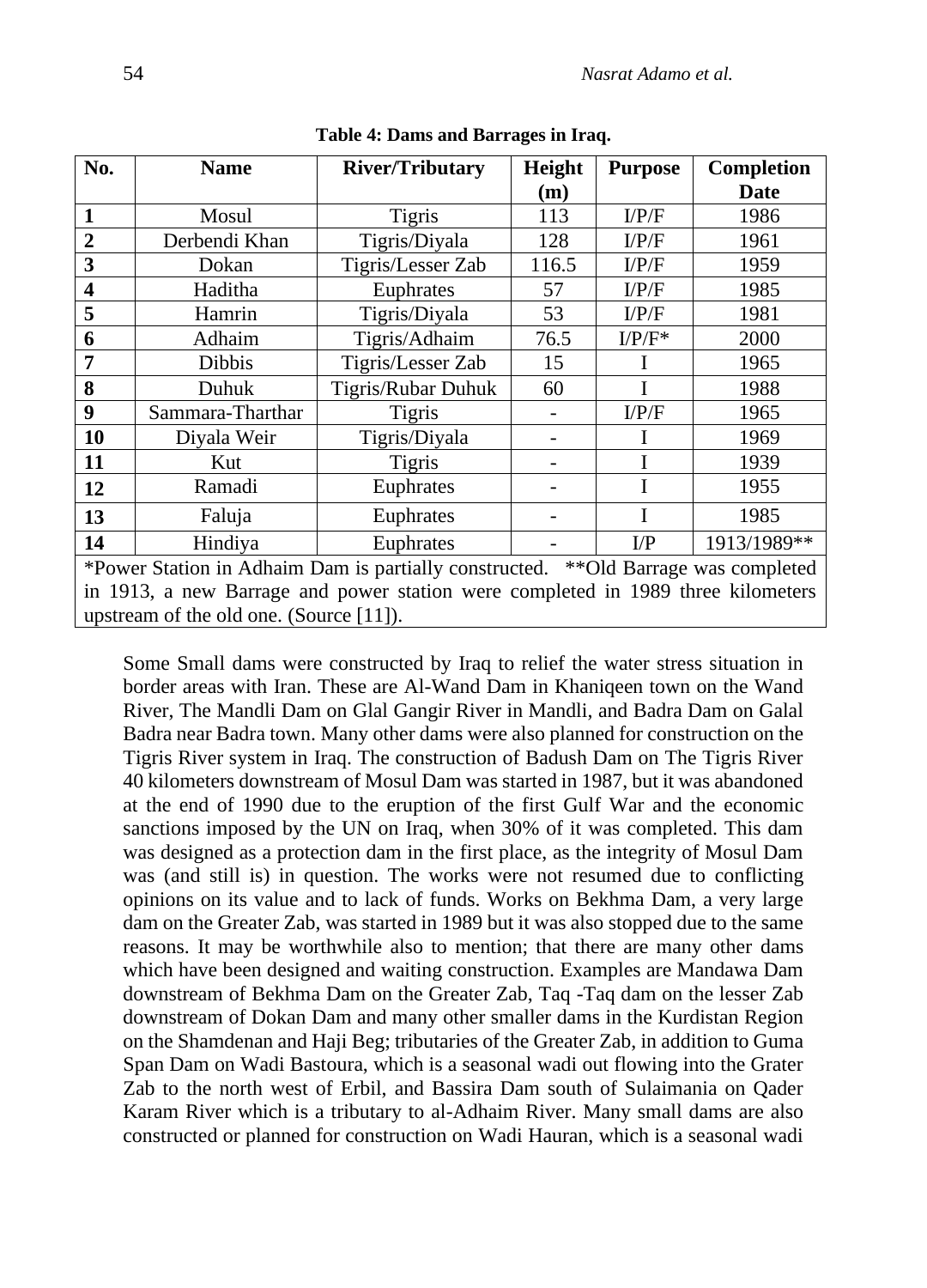which drains an extensive area in the western desert and extends in Saudi Arabia, and outflows in the Euphrates River downstream of Baghdadi village.

Engineering works on the Karkha and Karun rivers in Iran have already caused considerable changes on the aqueous environment in the south of Iraq by limiting fresh water supplies to the marshes causing shrinkage of these water bodies and increasing the salinity. Figure 4 lists those dams on those two rivers and on Sirwan River; A tributary to the Diyala River. In addition, Iran also constructed during the sixties of the last century diversion works on Al-Wand River, another Diyala River tributary which resulted in a severe water stress in and around Khaniqeen town in Iraq. Another 114 m high dam for diversion purposes on the Lesser Zab River has just been commissioned and it is causing already big problem for drinking water supply to Qalaa- Dez district in Kurdistan-Iraq. Moreover, Iran is going ahead at fast rate in the construction of the Darayan dam shown in Figure 4 and a 47km tunnel which associated with to divert most of the Sirwan River water to irrigate the arable land in Kermanshah area in western Iran; and by doing so depriving Halabja area, Said Sadiq and Shaherzur lands in Kurdistan-Iraq from irrigation water and drinking water supply.

When looking at the extensive use of the Euphrates and Tigris rivers water resources by the three countries; Turkey, Syria and Iraq it is very clear that the three countries have planned and implemented big development projects with very little effort made to coordinate these schemes. They have, for example, developed very large water storage capacities, which have only pushed for the individual accumulation of water rather than adopting an attitude for optimizing this sharing. This also raises the question whether the actual volume of these resources is enough to fill all the implemented storages, or if there will be enough water to supply all the irrigation schemes already completed. The natural consequence to these inefficient policies is to result in ineffective and inefficient demand/supply management practices and may be considered as one of the main factors influencing the water imbalance in the region. This issue can well be the reason for increased tension in the region in the future unless more cooperative policies are adopted by the countries in question to follow optimization and increased efficiency procedures.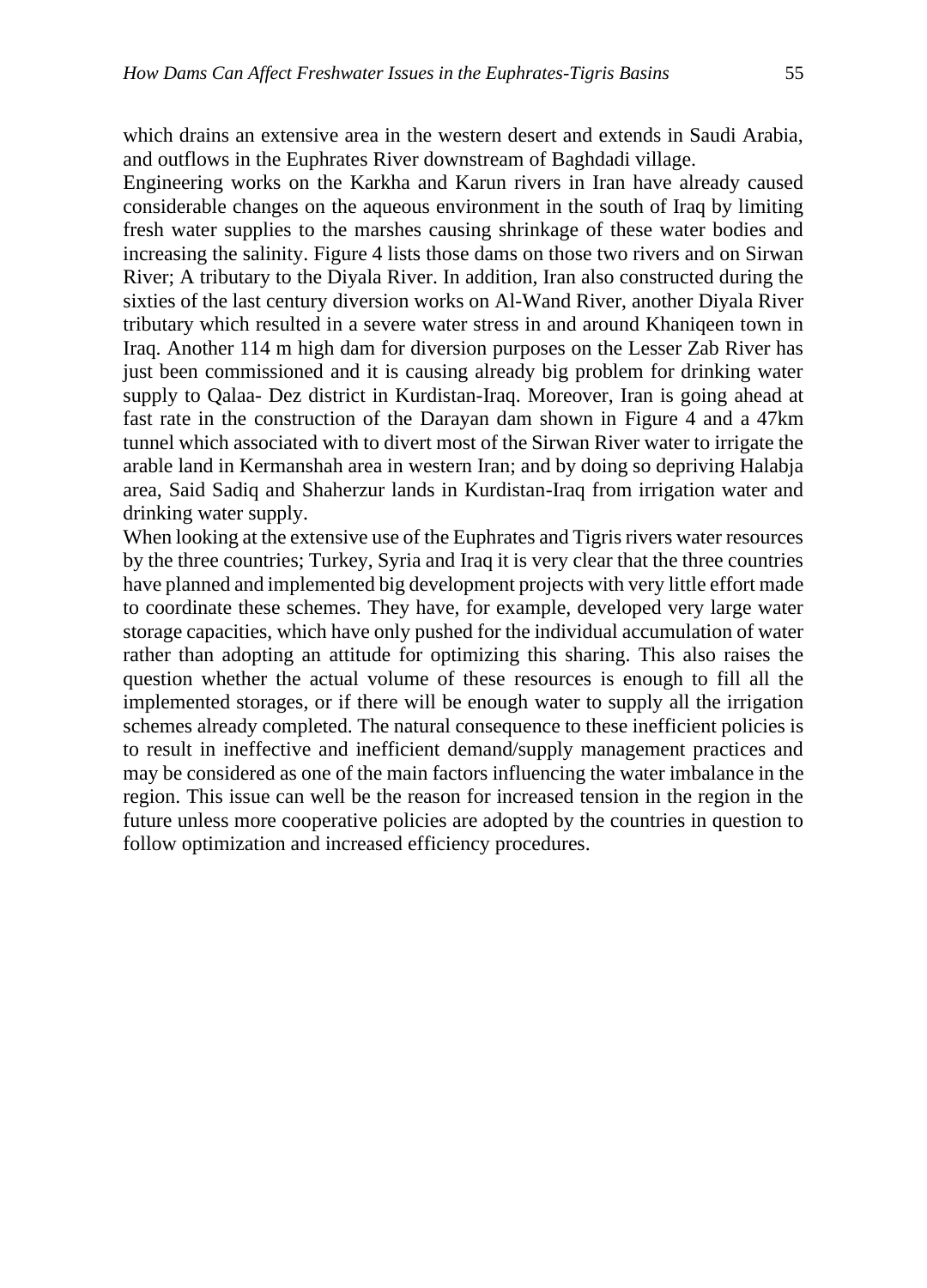|                              | River/Tribuyary              | Height (m) | Purpose        | <b>Completion Date</b> |
|------------------------------|------------------------------|------------|----------------|------------------------|
| Dez                          | Shatt-Al- Arab/Karun/Dez     | 203        | $_{\text{UP}}$ | 1963                   |
| Shahid<br>Abbaspour(Karun 1) | Shatt-Al- Arab/Karun         | 200        | p              | 1976                   |
| Masjed Sulayman<br>(Karun 2) | Shatt-Al-Arab/Karun          | 164        | P              | 1976                   |
| Karun 3                      | Shatt-Al- Arab/Karun         | 205        | I/P/F          | 2002                   |
| Karun 4                      | Shatt-Al- Arab/Karun         | 230        | I/P/F          | 2010                   |
| Garan                        | Tigris/Diyala/Sirwan         | 62         | Ι              | 2005                   |
| Darayan                      | Tigris/Diyala/Sirwan         | 169        | $_{\text{UP}}$ | 2010                   |
| <b>Upper Gotvand</b>         | Shatt-Al- Arab/Karun         | 180        | P              | 2012                   |
| <b>Lower Gotvand</b>         | Shatt-Al- Arab/Karun         | 22         | P              | 1977                   |
| Karkha                       | Shatt-Al- Arab/Karkha        | 127        | $_{\text{UP}}$ | 2001                   |
| Seimare                      | Shatt-Al-Arab/Karkha         | 180        | P              | 2013                   |
| Khersan 3                    | Shatt-Al- Arab/Karun/Khersan | 195        | P/F            | 2015                   |

**Figure 4: Dams on Diyala (Sirwan), Karun and Karkha Rivers in Iran**

# **3. Tigris and Euphrates Dams: Impacts on water sharing, river dynamics and ecosystems**

### **3.1 General**

Generally, large dams impact rivers unlike any other freshwater developments. They change the most important characteristic of rivers: their flow; quantitatively, temporally and, moreover qualitatively. In total, they result in diverse changes in the ecosystem of the basins to which they belong. These changes can be classified according to whether they are; first order impacts that involve the physical, chemical, and geomorphologic consequences of blocking a river and altering the natural distribution and timing of stream flow. Second-order impacts that involve changes in primary biological productivity of ecosystems; including effects on riverine and riparian plant-life and on downstream habitat, such as agricultural lands and wetlands; or Third-order impacts that involve alterations to fish life.

The construction of a storage dam and subsequent inundation of the reservoir area effectively result in loss of vegetative cover in the watershed area and lead to increase in erosion and accumulation of sediments in the reservoir itself, and it will initiate at the same time the degradation of the river course immediately downstream. In reducing flood volumes and their frequencies by flood protection dams, this results in, silting up of the rivers concerned, change meandering patterns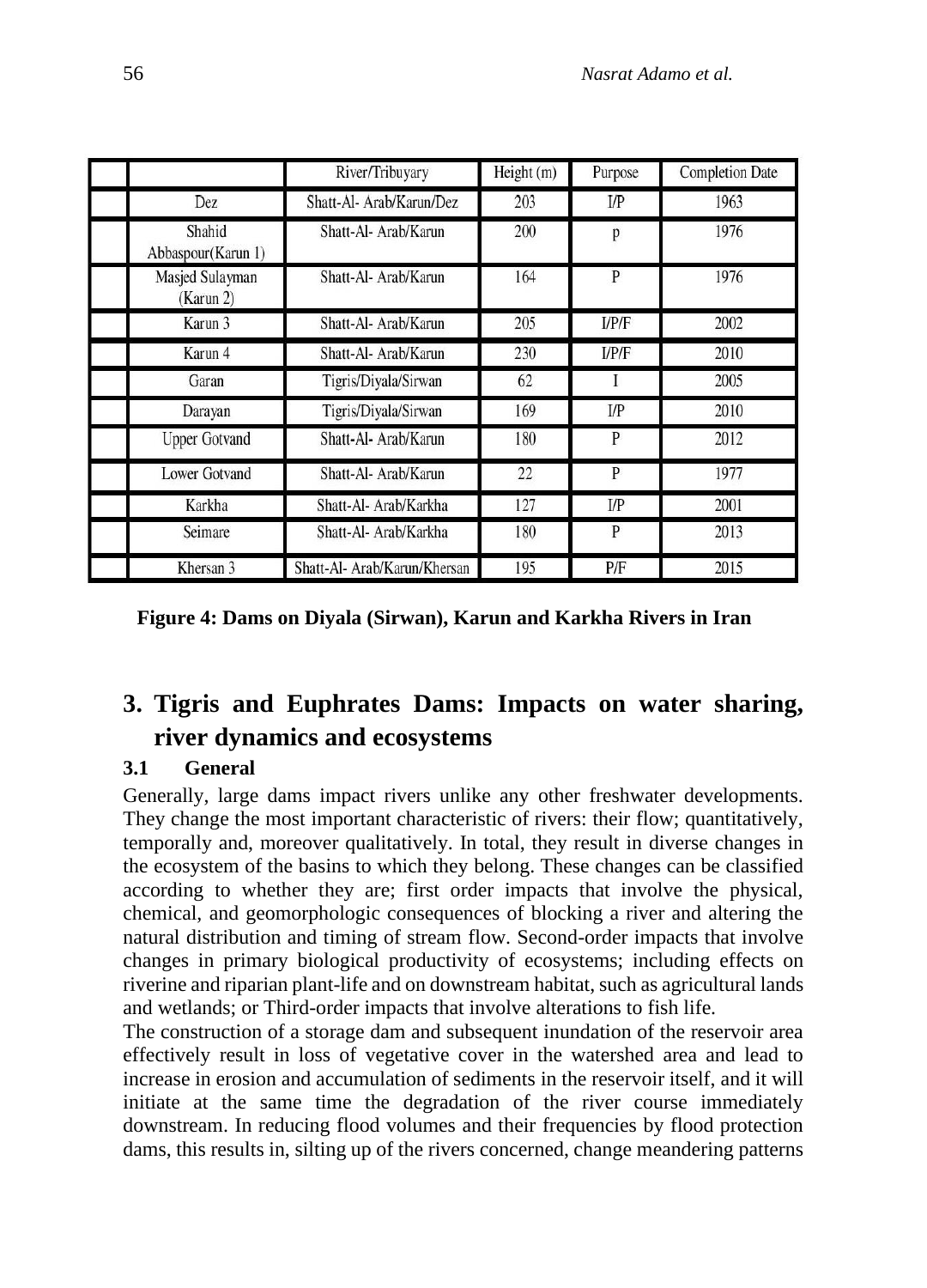and sediment accumulations in further reaches and in canals intakes. The reduction in sediments and nutrient transported in rivers immediately downstream of dams has impacts on the flood plain and coastal delta morphology and causes the loss of aquatic habitat of fish and other species. Large dams can also result in raising tensions between communities in the same country or between riparian countries; when developments go on without previous agreement or cooperation. Some of the negative impacts on the Tigris – Euphrates rivers Basin ecosystem due to the construction of dams are given by the [13], which include among other things the following potential impacts; Biodiversity loss (wildlife, agro-diversity), desertification/drought, deforestation and loss of vegetation cover, large-scale disturbance of hydro and geological systems, and reduced ecological / hydrological connectivity. Another important impact, which is not mentioned but implied, is the adverse consequences on human habitat in the basin resulting from reduced flows to the downstream countries.

#### **3.2 Water availability to the riparian countries**

Extensive exploitation and development of the Tigris – Euphrates rivers water resources ensued in the seventies of the last century and have continued up to date. The intensive activity in dam building and development of irrigation projects in the riparian countries had aimed at fruitful results on agricultural outputs and power generation. The benefits; however, were not equitably shared by these countries, but go rather in a descending order; Turkey, having the highest share, followed by Syria and then Iraq at the end of the scale. The negative outcomes of such uses impacted these countries in a reverse order. This was manifested in Syria and Iraq by reduced flows in the two rivers, leading to increasing tensions between all these countries; and to increased salinity of the river waters and increased salinization of the agricultural lands, especially in Iraq where the salinity had been already an acute problem, while Turkey itself did not escape the salinity problem also .

The South Eastern Anatolia Project, "Güneydoðu Anadolu Project", (GAP) project in Turkey, which triggered these problems is intended to extend irrigated agriculture, and when completed, it will cover an area of 7,500,000ha, and will have 22 dams and 19 power plants [14], Figure 5 [15]. Turkey now is going ahead with the GAP project development as central element in its future economic plans. Both Syria and Iraq are having deep fear that this project will result in serious downstream impacts, including reduced flow and increased levels of pollution to unbearable limits. The newly irrigated land would increase the area in Turkey under irrigation by 40%, but at the same time will consume unfair share of the Tigris and Euphrates waters. Projects on the Tigris River only are scheduled to irrigate a total of 601,824 hectares. On the basis of the figures published by the GAP authorities, Iraq calculates that the irrigation projects on the Tigris within the GAP will consume 5.8BCM and reduce the flow of the Tigris River as it passes the border into Syria at Cizre by 66% from an annual discharge of annual 16.72BCM to 5.68BCM Iraq estimates that it would receive 48% of the water it receives at present. According to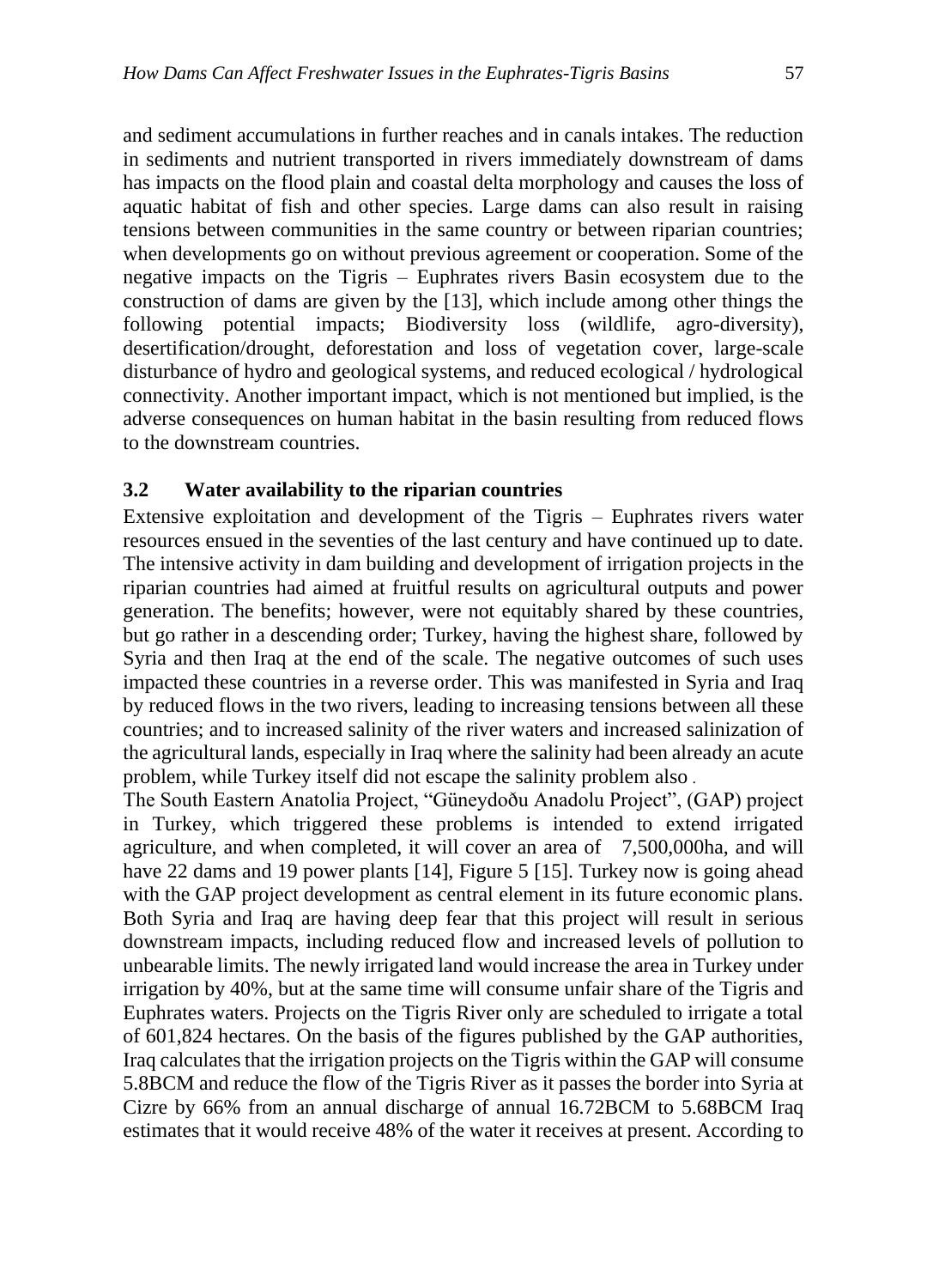the Iraqi authorities; such a big shortage in the Tigris River resources will result in grave repercussions on Iraq. A large portion of Iraq's population depends on the Tigris River to meet their drinking water needs, agricultural requirements and other domestic needs. Agriculture has been practiced for thousands of years along the said river and technical studies have shown that a decrease of  $1Bm<sup>3</sup>$  in the river's resources will result in the abandonment of arable lands estimated at 62,500 hectares (ha). Since the current river's resources suggest a drop of  $11.04 \text{Bm}^3$ , the total agricultural area, which will be deprived of water in the Tigris basin within Iraq will reach 690,000 ha. The non-use of such areas will have severe consequences for the entire agricultural production and the water supply for existing farms, as well as other social and economic impacts on farmers deprived of agricultural requirements, let alone the problem of desertification, which will be exacerbated as a result of the above-mentioned reduction of arable lands.



### **Figure 5: Map of Irrigated Land in GAP Project (within red boundary) ([15])***.*

Syria, which has a similar dependency on the flow of the Euphrates River, forecasts similar problems arising from reduced flow of that river. Before the construction of the Keban Dam in 1966, Turkey used just 3% of the waters of the Euphrates River for irrigation. When the GAP is completed, the total irrigated area for the Euphrates and Tigris Rivers' basins in Turkey will increase to 1,628,203 hectares, requiring  $(9 - 16.9)$  Bm<sup>3</sup> of water per year. Syrian officials estimate that the downstream flow of the Euphrates River as it crosses the Syrian border will be reduced by  $(30 - 60\%)$ . Infect, Turkey is planning to use completely half of the Euphrates yield, leaving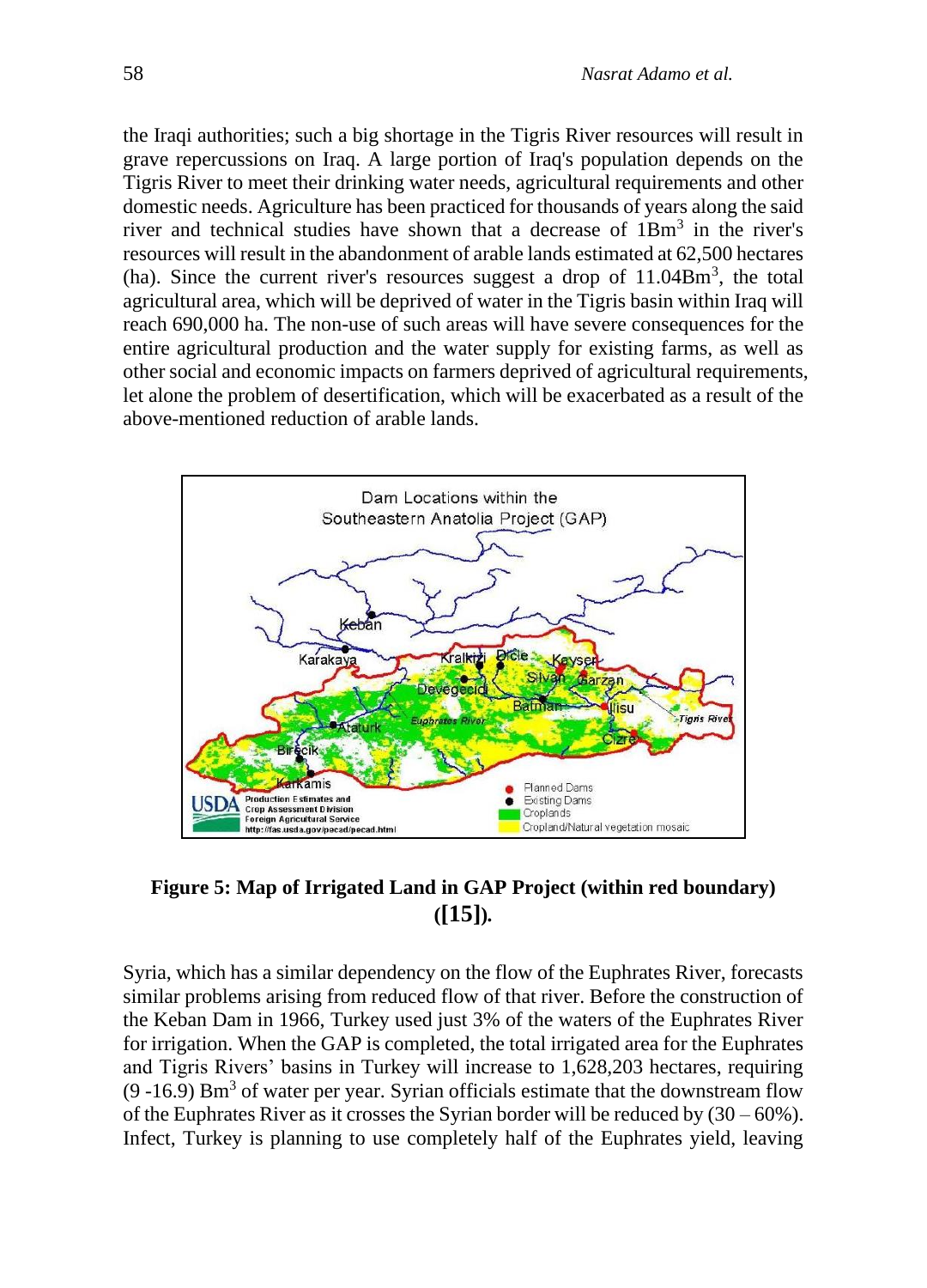Syria and Iraq with the other half. Moreover, 11% of this half will be water of lower quality since it is returned irrigation water from irrigated lands in Turkey.

#### **3.3 Salinity and Salinization**

Increased salinity in the water of the Tigris and Euphrates Rivers and salinization of agricultural land has already begun to show their effects in both rivers' basins. According to [16], the GAP region itself is also suffering now from salinity problems caused by irrigation. The region is situated in arid and semi-arid zones of Turkey. After the irrigation systems became operational, salinity and sodicity problems along with drainage problems increased. Salinity and drainage problems related to GAP present now more priority than irrigation. The Harran Plain, which is irrigated by the Atatürk Dam, faces excessive salinization as a result of the rising level of groundwater. The level of salinization in the area in 1987 was 5,500 hectares; in 1997 it stood at 7,498 hectares and in 2000 it had expanded to 11,403 hectares. As a result, there have been high levels of aquifer and groundwater contamination. Additionally, wells equipment has been corroded due to salty water [17].

Similar problems are facing Syria in its irrigated lands. One report [18]) concluded: "In Syria in 1989, 6000 ha of irrigated land were estimated to be affected by salinization; some 5000 ha in the Euphrates basin have been abandoned due to water logging and salinity problems". One would expect that this affected area has increased many folds over since 1989 after the operation of more dams and extending irrigated lands further in Turkey and Syria itself due to the application of inefficient irrigation methods, and the absence of proper drainage. Unfortunately, updated verified statistics are not available on the situation now. This increase may be attributed to increased salinity in the Euphrates River water resulting from saline return flows from the GAP irrigation projects, together with the use of inefficient methods of irrigation as already stated. Still, inefficiency is not the only problem with improper irrigation but excessive irrigation of heavy clayey soils can cause the groundwater level to rise (so-called 'water logging'), which draws salt naturally stored in the ground to the surface by capillary action, thereby causing salinization of the top soil layers forming what is known locally in Iraq by "Sabkha". This salt is then flushed out and transported back into the freshwater systems by irrigation return flow [19]. At the Euphrates River basin in Iraq; salinization is already a severe problem. While the salinity of the river's headwaters in Turkey is quite low with about 260 parts per million (ppm), it rises substantially to 1,040 ppm at the Syrian–Turkish border and peaks at about 4,000 ppm at Nassiriah, Iraq. These values are extremely alarming. According to World Health Organization standards; water with salinity exceeding 1,000 ppm is unfit for human consumption, [20], and where the total dissolved salts (TDS) rises above 2,000 ppm, it cannot be utilized for crop irrigation [21].

The Tigris River, so far, is much less affected by salinization than the Euphrates River. Its headwaters have salinity of 275 ppm, and at present there is no rise in the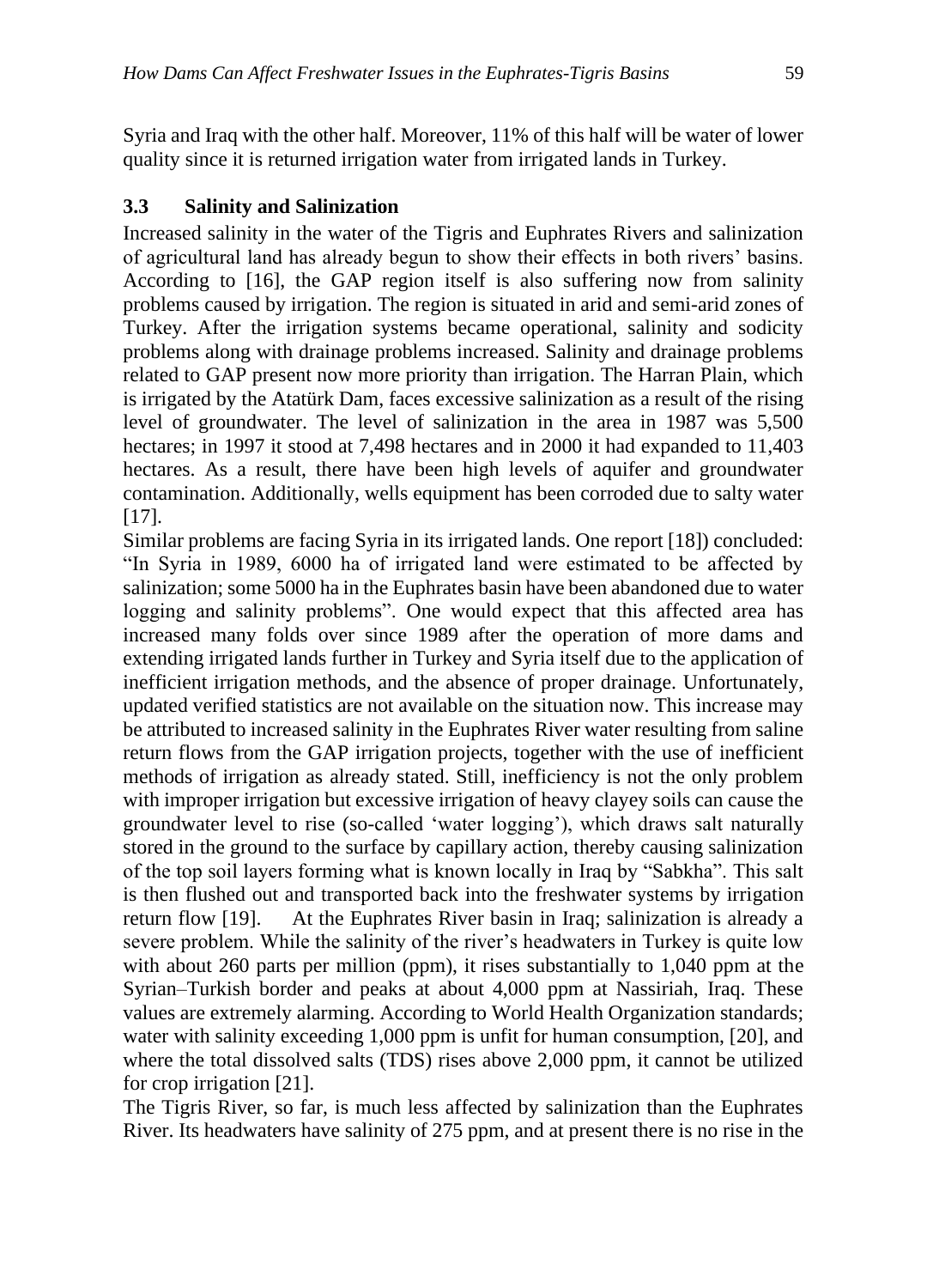Tigris' salinity upstream from where it enters Iraq; but, it is expected that, once the GAP Tigris developments are fully operational, especially when Ilisu Dam and its irrigation projects are completed, they will cause the Tigris' salinity to rise to 550ppm where it enters Iraq. As of now, the river's salinity is about 1,000ppm at Baghdad, stays on this level until Kut; 200km downstream of Baghdad, and peaks at 2,250ppm; 150km further downstream at Ali Al-Sharki in Ammarah Governorate. The impacts on agricultural productivity in the Euphrates basin in Iraq due to increased salinity levels in the Euphrates water will be devastating. Taking both Tigris and Euphrates basins together; it is estimated that some 1.3 million hectares of rich agricultural land (some 40% of the area in Iraq that is suitable for cultivation) could be lost for production [22].

Significant impacts on Iraq's fresh water have also resulted from water diversions due to dams in Iran, more specifically, the Karkha River Dams and the Karun River Dams and their related agricultural projects. The Karkha used to be the main supplier of fresh water to the Hur Al-Haweizeh marsh, which suffers now from reduced quantities of water coupled with increased salinity as a result of the expansion of agricultural lands and urbanization in the basin. The marsh surface area has decreased from  $(300,000 - 500,000)$  ha to only 137,000ha, and water quality data from 1988 and 2002 show significant increases in salinity. For instance, while the EC value at Hamidiyeh was around  $600 \mu S/cm$  which is equal to TDS of 384ppm in 1988, it had increased to 2,500µS/cm (TDS= 1700ppm) by 2002. Rapid agricultural and urban development over recent decades has led to an increase in irrigation return flows, as well as a rise in domestic and urban sewage discharge in the river. The 1999/2000 drought and the resulting decline in river discharge are considered additional important factors in reducing Karkha River water quality. Iraq has voiced concern over recent Iranian plans to construct a levy along the Iran-Iraq border through the Haweizeh marsh. Such a levy would reduce freshwater flow to Iraq, further threatening the marsh ecosystems to dangerous limits [23].

The Karun River is severely impacted by pollution from agricultural, industrial and domestic sources, which increases along the river course. Agriculture and industries are the main polluters, a large proportion of the irrigation water is returned to the Karun River through agricultural and agro-industrial drainage. As a result, the water quality of the Karun River is rapidly deteriorating and rising salinity and other pollutants are a key concern. In 2001, an average EC value of 533µS/cm (TDA= 341ppm) was observed in the basin's headwaters (Dez Dam). However, at the river's confluence with the Shatt al Arab at the city of Khorramshahr, the average salinity was almost seven times higher in the same year, and almost three times higher than in the 1970s. Apart from salinity issues, high concentrations of three heavy metals (Cr, Ni, and Cu) were observed in the downstream part of the Karun River as a result of human activities. The various sources of pollution have endangered aquatic life in the basin and rendered Shatt Al-Arab water unusable for both human consumption and Irrigation.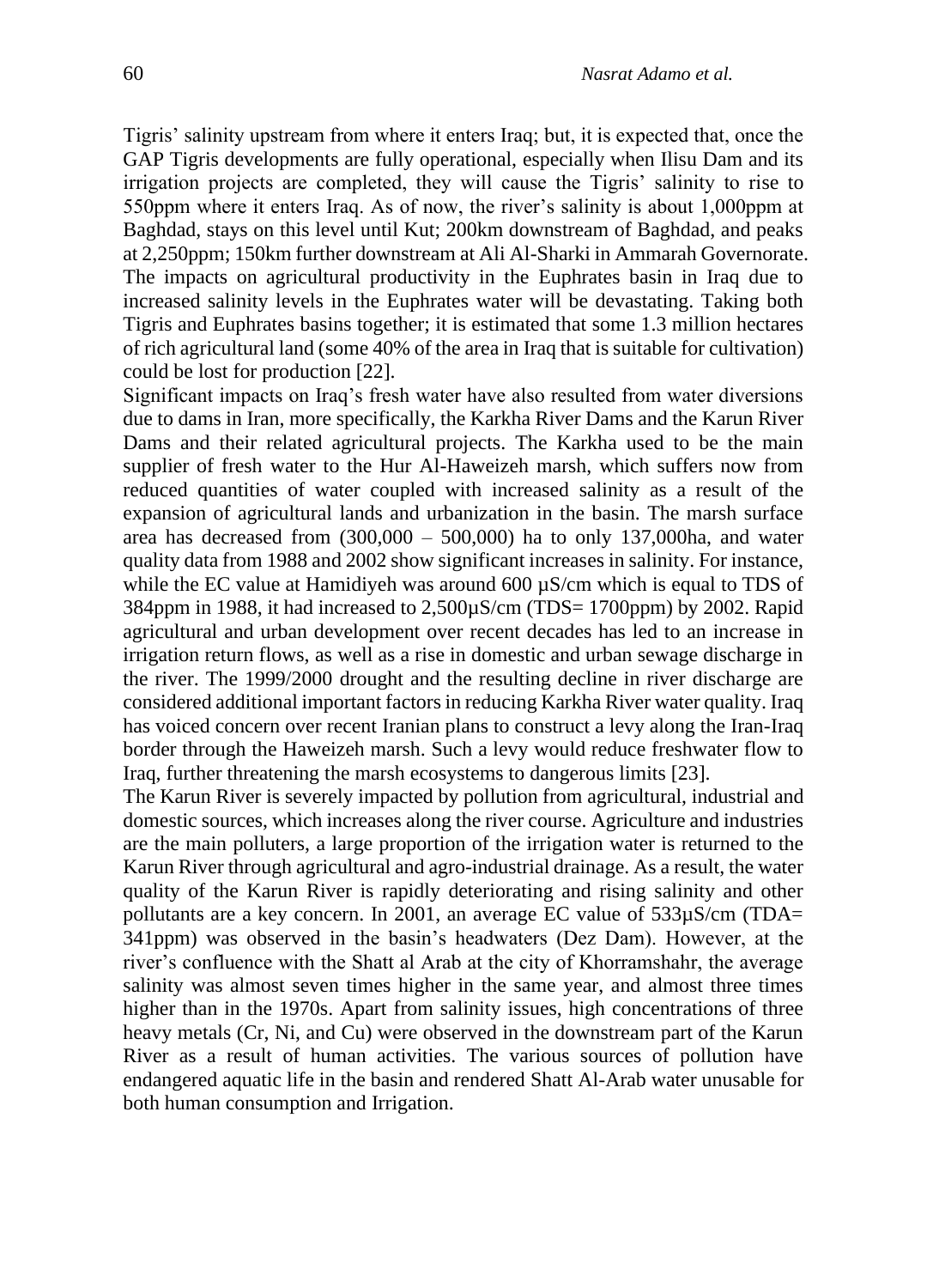#### **3.4 Impacts on the Ecosystem**

Dams and manmade diversions profoundly affected the quality of waters throughout the river system. Water emerging from a dam is not the same as water entering a reservoir. Discharge from a dam may create significant temperature changes, sediment load variations, dissolved salt load, organic content. Changing the volume and the stream flow regime of the river remains however, the most significant effect induced by dams. All these conditions have the potential to affect the environmental quality and condition of the Tigris Euphrates Rivers' system in Turkey, as well as the downstream water systems in Syria and Iraq. The development of GAP dams and, the other dams in Syria, Iran and Iraq have had significant impacts on river morphology and ecosystems along the respective reaches of the two rivers. Diversion systems from these dams have also produced more changes.

One of the important diversion systems on the Tigris River is the Samarra – Tharthar complex. This project was implemented in 1956 and it was intended originally as a flood protection scheme to save Baghdad from the destructive floods of the Tigris River, which had destroyed the city many times over history [24, 25]. The scheme consists of the Samarra barrage, which diverts high flood flows from the Tigris River at Samarra to the Tharthar flood escape channel through the Tharthar head regulator and then passed to the Tharthar depression creating the enormous Tharthar Lake Reservoir and. At the same time, only manageable flows are released through Samarra Barrage itself to Baghdad. The Tharthar lake was used later on to augment the Euphrates and Tigris flows in low flow periods by returning water to the Euphrates River by a large canal; which after 28km splits into two branches; the first branch takes water to the Euphrates River and it is called (Dhiraa El-Furat), while the other branch transfers water to the Tigris River at a location just north of Baghdad at Taje, and it is called (Dhiraa Dijla). The schematic diagram in (Figure 6) illustrates this scheme.

The operation of this system faced by many difficulties. The first was the high salinity of the lake water; the Tharthar depression was formed during the Holocene age by karstification as a result of dissolution of gypsum rock [26], and therefore, the water of the created lake had very high initial concentration of sulphate that was made worse by evaporation of water from the lake surface. The released water to the two rivers was continuously regulated so not to cause adverse salinization effects in them and trying at the same time to desalinize the lake's water by the delusion with the Tigris River water diverted by Samarra Barrage. The management process proved to be very difficult and it was not always free from undesirable consequences on the water quality of the two rivers. The continuous diversion of high floods to the Tharthar Lake by the Samarra barrage resulted over the years in changing the regime of the Tigris River at the lower reach dofigurwnstream of the barrage and caused heavy siltation of its channel in Baghdad, Normally the river's channel was previously flushed by these floods almost every year. Consequently, the ability of the river to pass high floods was reduced. This has led to the increase of flooding potential for parts of the city. The problem now has taken such a big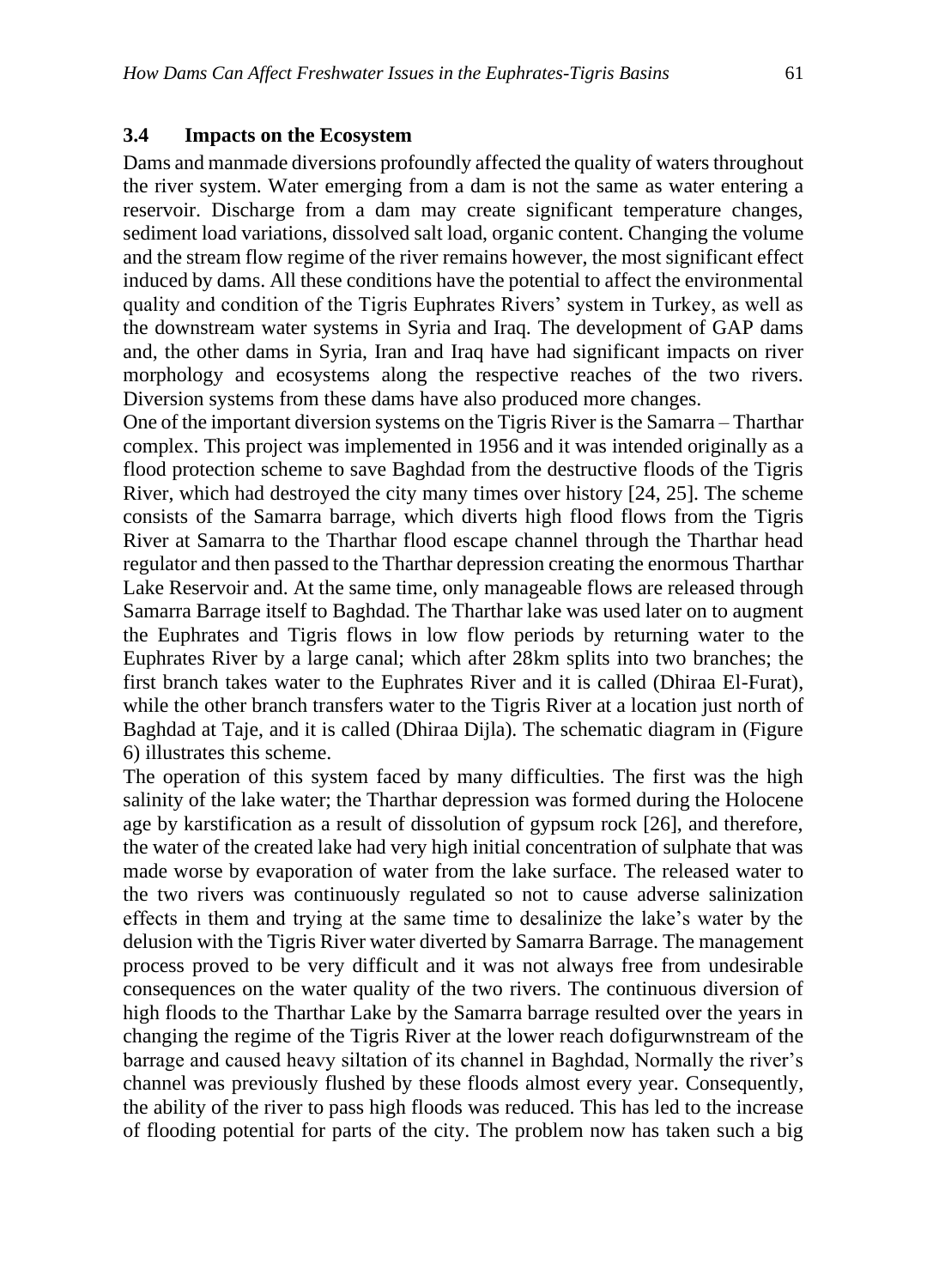

dimension that dredging operations have to continue all the time.

**Figure 6: Schematic diagram illustrates The Samarra-Tharthar Scheme***.*

Similar siltation problems are experienced in the head reaches of Samarra barrage itself and Kut barrage where dredging works are mostly needed. The situation upstream Diyala weir on the Diyala River is not less serious which have resulted from the Derbendikhan and Hamrin Dams operation. This heavy siltation threatens the normal supply of water to the head regulator of the vast Diyala Irrigation System.

# **3.5 Impacts of Uncoordinated Planning and Operation of Fresh Water Resources Developments**

Any river basin may be considered as the geographical area within a drainage divide in which that river flows. River basin's natural boundaries always follow the highest ridges/ and or elevated areas around the river channel and meet at the lowest point of the land where water flows out of the basin. In international rivers shared by two or more countries, a river basin boundary may not, in most cases, coincide with the national boundaries of these countries which may lead to possible conflicts unless the riparian countries agree on some sharing policy. Ideally, development projects within a riparian basin can maximize total benefits and minimize negative impacts on the individual countries within the basin if total agreement can be reached between these countries on the utilization of the Trans-Boundary River or rivers involved. This, unfortunately has not been the case in many international river basins in the world including the Tigris and Euphrates Basins.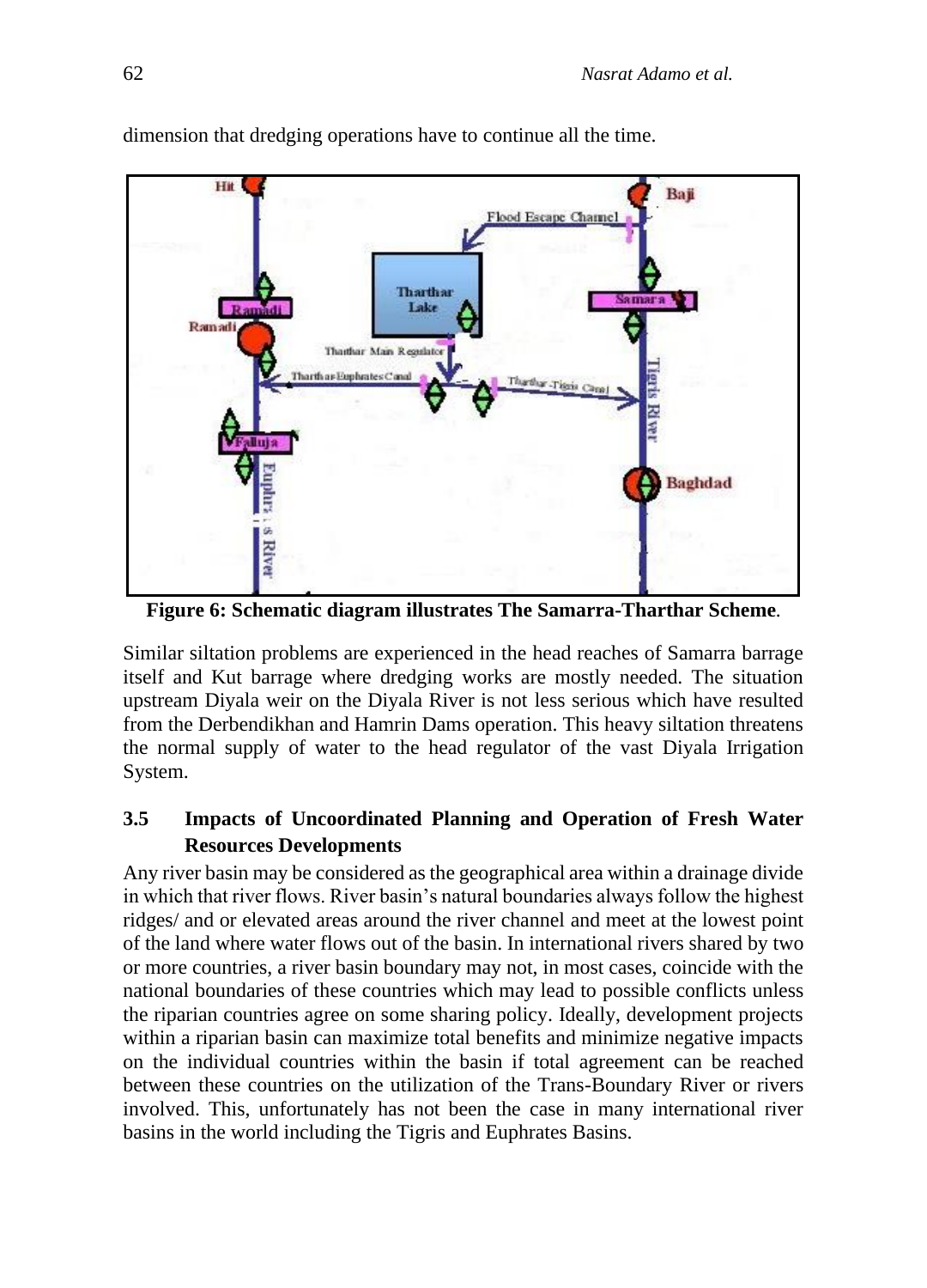In addition to political tensions and rivalries, the development of shared water resources in a river basin carried out individually by riparian countries, may prove very difficult, uneconomical and charged with adverse effects on the environment inflicted by the upper reaches in the river basin on the lower reach on the same river. The Tigris and Euphrates rivers' basins are not any exception. Although Iraq started to develop its dams and irrigation system well ahead of Syria, Turkey and Iran, the later developments in those countries resulted in reducing the water available to Iraq and lowering water quality available for its uses as explained in subchapter 6.6.3, in addition, rendering Iraq's dams planned capacities oversized and partially redundant. A good example is the implementation of Ilisu Dam on the Tigris River in Turkey which is nearing completion now; this dam will affect the operation of Mosul Dam (completed by Iraq in 1985) considerably. When Ilisu Dam operation is starting in 2017 the regulation of flood flows of the Tigris River presently done by the Mosul Dam will be taken up by the Ilisu Dam and Mosul Dam becomes partially obsolete and oversized, as the Mosul Reservoir may be partially filled [27]. Iraq, predicts that the reduced flow will be reflected badly on the power generation from Mosul Dam and Samarra Barrage. It is expected that the power production in Mosul Dam will drop at a rate close to that of water reduction in the discharges coming to the dam: that is to say, approximately 53%. [22]. Similar impacts must have been expected on the Tabqa Dam as direct result from the construction of large dams implemented by Turkey on the Euphrates River at later dates.

Another example of a similar case, but involving Iran this time, may be taken from the Daryan Dam on Sirwan River, which is located in Kermanshah Province just 28km from the Iraqi – Iranian borders. The river itself is considered as the major contributor to the Diyala River water resources (see Figure 4). This high dam is built to generate 230MW of electric power, but the 47-kilometre-long water tunnel associated with this dam, called the Nawsud water tunnel is due for completion in 2018 and it will divert on completion water to the south western region of Iran to irrigate arable land. This in effect will deprive 3200ha of arable land in Halabja, Sayid Sadik and Derbendikhan from their supply. Moreover, it will endanger the newly constructed \$173 million scheme for drinking water supply of Halabja-Sirwan and, the Derbendikhan Dam will no longer be of use for providing hydroelectric power and irrigation water, since it draws 75% of its water from the Sirwan River [28].

If joint planning had been done in the implementation of all the conflicting projects in the basin of the Euphrates and Tigris Rivers, being agricultural or for power generation, the level of damage to the riparian countries in the lower reaches could have been reduced and large saving of expenditures could have been done. Such cooperation between the riparian countries one could argue is not possible; unless there is exchange of benefits in other fields. Fruitful discussions may lead to signing of treaties between these countries, which cover wide spectrum of economic cooperation and with water resources being one issue.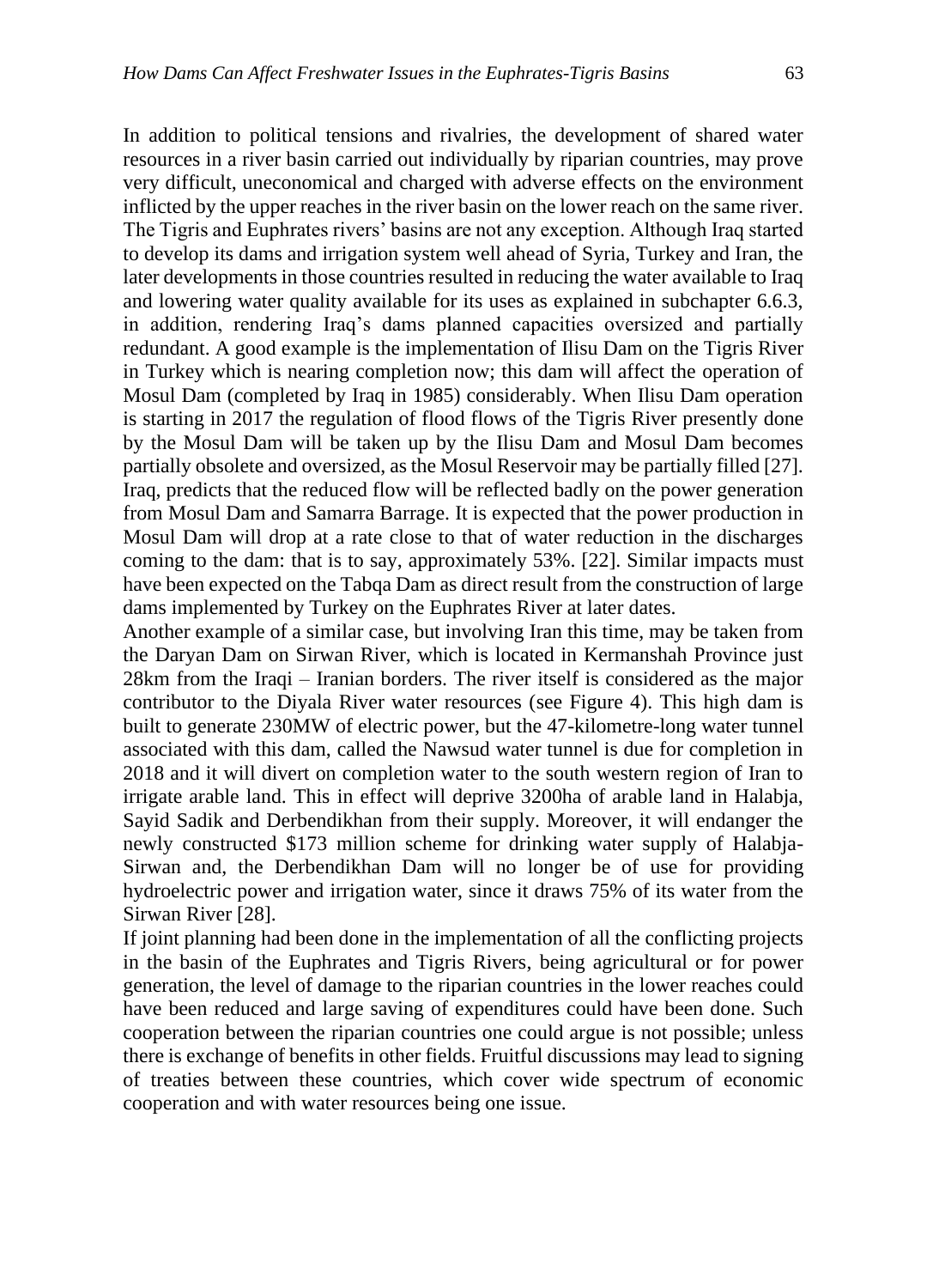# **4. Geopolitics of Sharing Water Resources of the Tigris and Euphrates Rivers**

#### **4.1 Historic Overview**

The entire basin of the Euphrates River and most of the basin of the Tigris River became part of the Ottoman Empire early in the sixteenth century and remained under Ottoman rule until 1918. During this time, there could be no international disputes over the Euphrates River, and, given the modest scale of usage, there appear to have been few or no international disputes between the Ottoman and Persian Empires (modern Turkey and Iran) regarding the use of the Tigris River [29]. Many treaties that attempted to define the boundaries were concluded between the Ottomans and the Persians during the nineteenth century and the first two decades of the twentieth century, such as the two treaties of Erzurum of 1823 and 1847, and the 1913 Protocol of Constantinople. These treaties were dealing with a boundary line in the Shatt Al-Arab itself, and none of them was concerned with consumptive uses of water. After the Allies' victory over the Ottoman Empire in 1918, the region was partitioned between a British Mandate over Iraq, a French Mandate over Syria, and a residual portion was left to Turkey. This was the origin of the present state structure in the basin.

During the mandate period, questions related to water issues were resolved by an established joint committee. One accord was signed in 1921 between France and Turkey related to sharing the water of some small stream originating in Turkey and passing into Syria, and also authorized the city of Aleppo to water supply from the Euphrates River. Another general agreement was signed in 1926. Similarly, the declaration was also made by the commission on the delineation of Syrian-Turkish borders, which proclaimed that all issues related to the water use of the Tigris River were to be settled on the basis of complete equality. As for the question of sharing the Euphrates River; Britain, France, and Turkey did not have any dispute, and this continued even after Syria and Iraq gained complete sovereignty. The three independent states were not sufficiently competitive over water rights to warrant a new agreement. Moreover, Turkey and Iraq under the British mandate; in 1930 agreed that no change of the flow of the Euphrates River would be made without the mutual consent of the two countries. Further to that, they both agreed in 1946 that Turkey would not alter the Euphrates flow without informing Iraq, and, to adapt any future works to the needs of both states "as much as possible". It also allowed Iraq to construct protection and observation posts in Turkey's territory to prevent downriver flooding and, thus, benefit Iraq [30]. Arguably, the effect of these treaties was Turkish acceptance of Iraq's vested right to receive its then established uses of about 13BCM. In later years the construction of the allowed posts was not implemented by Iraq and these agreements were shelved. Moreover, a meeting in 1965 of the representatives of the three states saw to the demise and end of the treaty system [31].

As demand for water exceeded supply, the national water authorities attempted to engage in dialogue and set up ad hoc and provisional committees for negotiations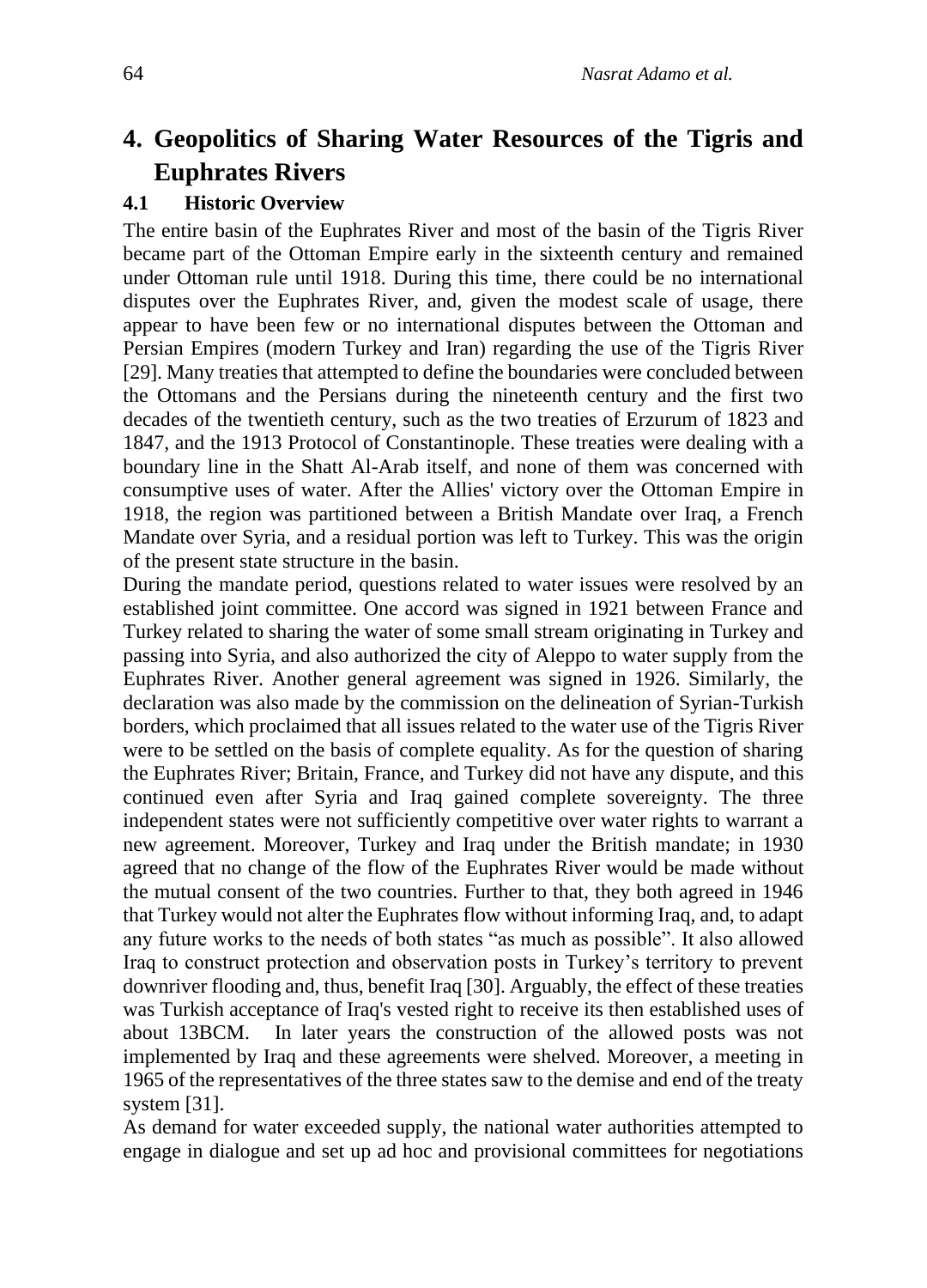[32]. In the 1960's, the three riparian states entered a new phase of their relationship over water, upon Turkey's decision to construct the Keban Dam on the Euphrates River. The downstream riparian states, particularly Iraq, insisted on guaranteed flows  $350m<sup>3</sup>/s$  as minimum to be released by Turkey during the impounding period. Hence, a first meeting was held in June 1964 with the attendance of Turkish and Iraqi experts. At the end of the negotiations, Turkey guaranteed to undertake necessary measures to maintain a discharge of  $350m<sup>3</sup>/sec$  immediately downstream from the dam, provided that the natural flow of the river was adequate to supply this discharge. Turkey also proposed the establishment of a Joint Technical Committee (JTC), which would inspect each river to determine its average yearly discharge. The JTC would determine the irrigation needs of the three countries through joint field studies and would be authorized – by calculating the needs of the riparian states for present and future projects – to prepare a statement of the main principles and procedures in order to facilitate an agreement on water rights [33]. Subsequently, as Syria was proceeding with the construction of Al Tabqa Dam, Syria and Iraq held several bilateral meetings on technical matters concerning the distribution of Euphrates River waters. Syria strongly opposed Iraq's position of having "established water rights" during the negotiations and continued with the construction of the dam. However, reportedly Syria informally accepted that Iraq was entitled to 59% of Euphrates River water flow in normal years.

Throughout the 1970's, 1980's and 1990's number of crises occurred in the region, following the unilateral development of several water resource projects. Turkey started impounding the Keban reservoir in February 1974 at the same time as Syria had almost finalised construction of the Tabqa Dam. The impounding of both reservoirs in the following two years escalated into a crisis in 1975 with Iraq accusing Syria of reducing the river's flow to intolerably low levels, while Syria blamed Turkey. The Iraqi government was not satisfied with the Syrian response and mounting frustration resulted in mutual threats of armed conflict. This was averted when Saud Arabia mediated and ensured that extra water was released from Syria to Iraq. Later on, and addressing the Ataturk Dam question a protocol between Syria and Turkey was signed in 1987; the protocol was developed by the Turkish-Syrian Joint Economic Commission on July 17, 1987, and at the time was considered provisional [34]. The text of Article 6 of the protocol reads as follows: "During the filling up period of the Atatürk Dam reservoir and until the final allocation of the waters of Euphrates among the three riparian countries, the Turkish side undertakes to release a yearly average of more than  $500m<sup>3</sup>/sec$  at the Turkish-Syrian borders and in cases when monthly flow falls below the level of  $500m<sup>3</sup>/sec$ , the Turkish side agrees to make up the difference during the following month". The impounding of the Atatürk Dam created flow issues on the Euphrates River and required water allocation agreement between the three riparian countries. A bilateral accord between the Syria and Iraq was developed, according to which 58% of the Euphrates River water coming from Turkey would be released to Iraq by Syria. [35]. Another major crisis occurred; however, in the early 1990's. The filling of the Ataturk Dam in Turkey was started on 13 January 1990.Turkey temporarily reduced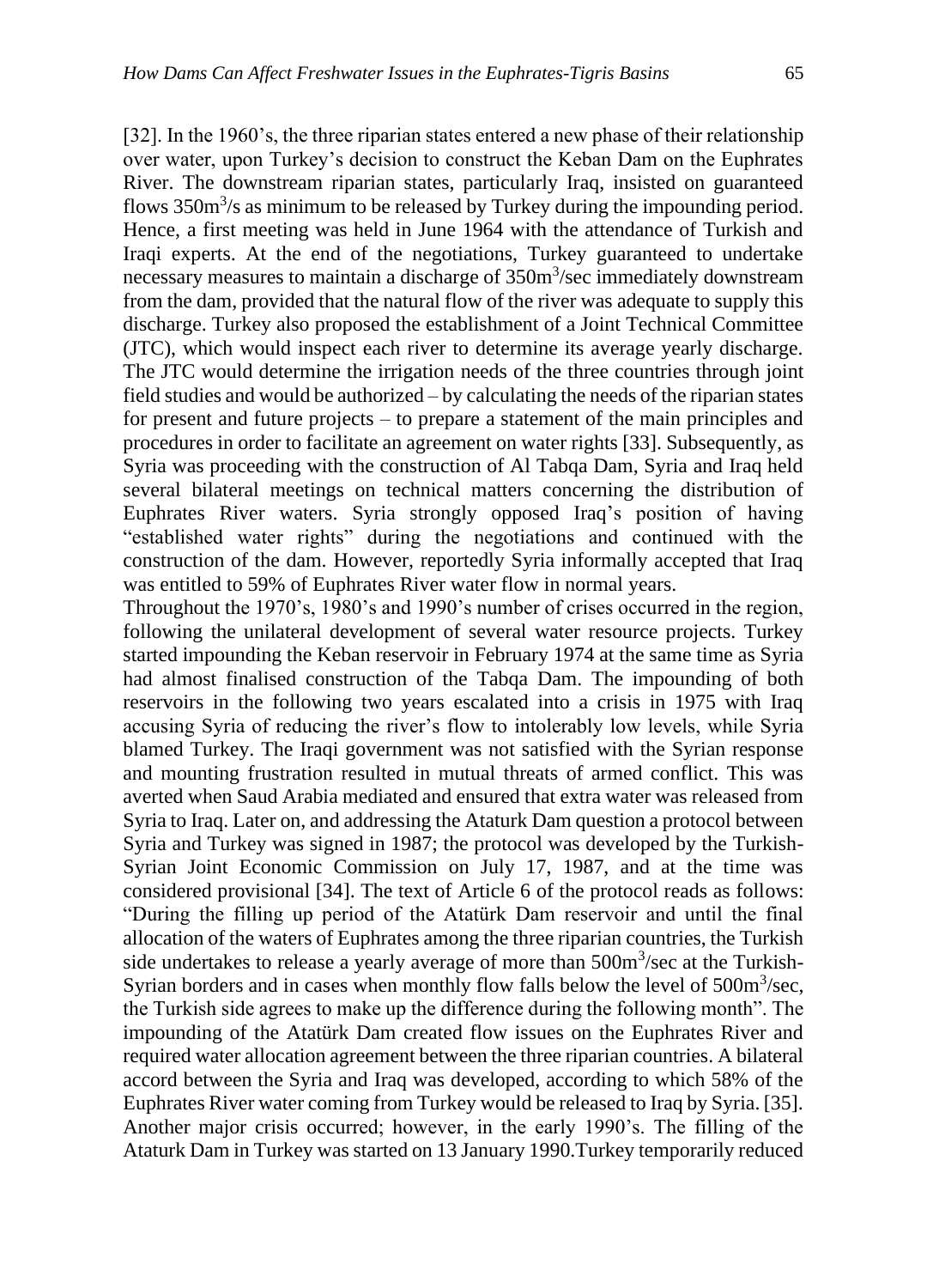the flow of the Euphrates River in order to fill the Ataturk reservoir (January was chosen because it was the month with no demand for irrigation water). Turkey notified its downstream neighbors before November 1989 of its intention and in a communication; it explained the technical reasons behind the action and also provided a detailed program for the replenishment of the losses. Turkey also released twice the usual amount of water for two months prior to terminating the flow and sent delegations to the region to explain the need for the action, and the measures taken. The work was finished in three weeks, as opposed to the one month initially planned. However, Syrian and Iraqi governments still registered official complaints, and consequently called again for an agreement to share the waters of the Euphrates River. Finally, in 1996, the construction of the Birecik Dam in Turkey was accompanied by strong protests on the sides of Iraq and Syria, which led to another crisis [33]. As a consequence, Iraq and Syria allied and, apparently organized a joint water coordination committee. The parties conferred on possibilities of an equitable and reasonable sharing and utilization of the Euphrates and Tigris Rivers' waters. In the meetings, Syria and Iraq decided to coordinate their positions on the water dispute. In May of the same year, Turkey called on Syria to engage in talks over water. Turkey wanted to resolve the dispute by dividing water by cultivated land, whereas Syria wanted to divide the water equally [36], so no agreement was reached.

In 2001 relations between Turkey and Syria improved considerably and an agreement was signed between them which aimed at (further) improving the relations, fostering dialogue and creating cooperation mechanisms between the two countries in various fields. The agreement stipulated technical cooperation on many issues and levels including the water question. According to later reports, there were some activities in the field of cooperation on water issues. In 2007, Turkey and Syria decided to re-activate the JTC and held a series of meetings. They agreed to share information on meteorological patterns and water quality. This was followed in 2009 by many Memoranda of Understandings (MoUs) signed between the two riparian states.

Similarly, Turkey and Iraq agreed to cooperate in various fields, such as politics, economy, energy, culture, security as well as in water sector and signed many MoUs to these effects. The agreement on water issues was concerned with the exchange of data, information and expert knowledge, the efficient use of water resources and the strengthening of the JTC. In the same cooperative attitude, Turkey and Syria enhanced their cooperation by signing more agreements and MoUs; four of which are noted to concern water questions [33].

Finally, some sources refer to a tripartite MoU from 2009. However, there is a little or no information to be found on this tripartite MoU of 2009 as well as the threelaunched JTC. On the other side of the Euphrates- Tigris Rivers' Basins, where Iran plays a significant role, and, especially in dealing with Shatt Al-Arab question, independent Iraq and Iran signed many agreements following the 1913 Constantinople accord, which were only concerned with the border's delineation between the two countries. This chronic issue was a result of the continuous shifting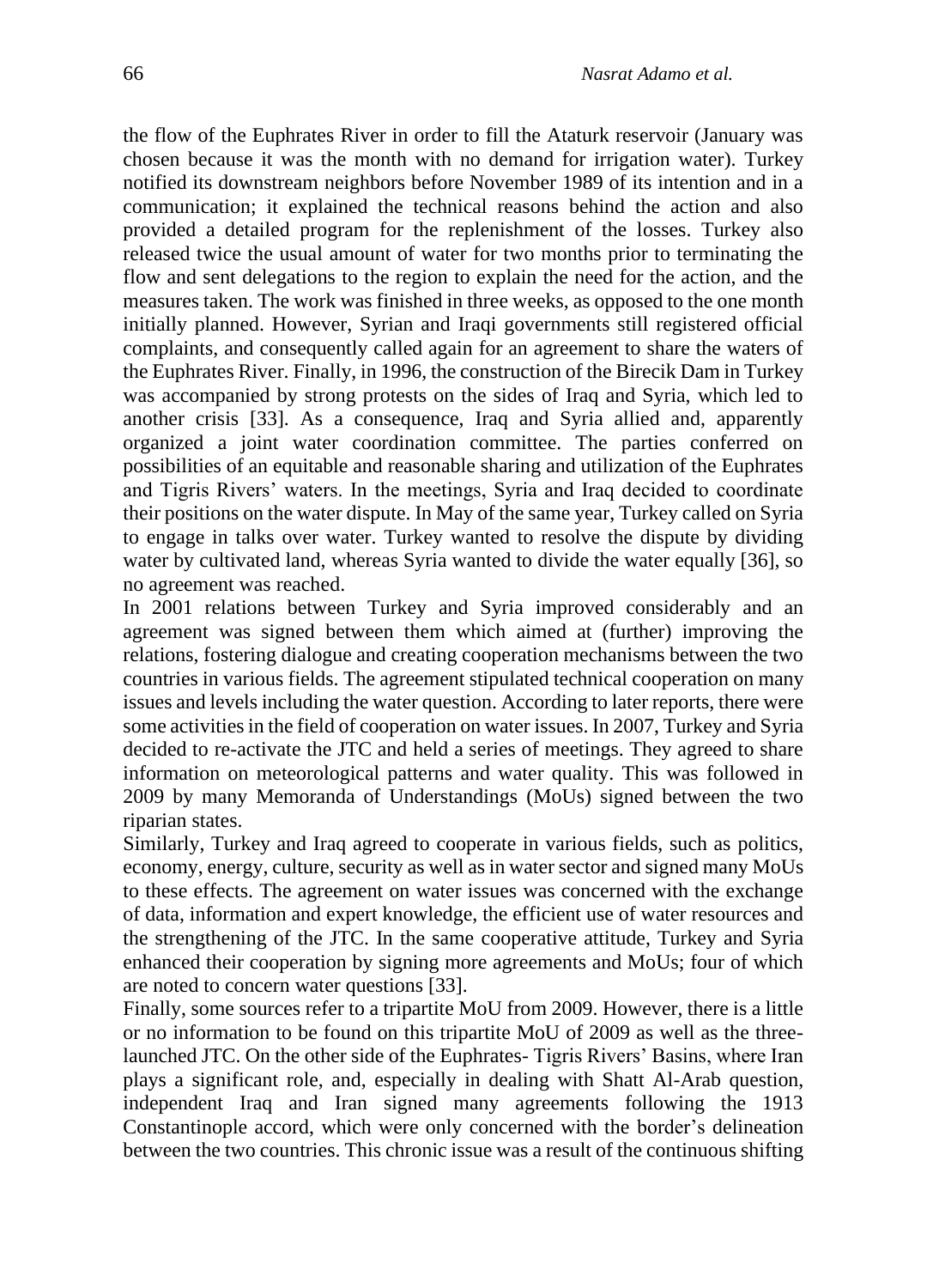of the river watercourse. The next agreement was that of 1937; signed with support from the League of Nations. The agreement gave full sovereignty over the two banks of the river to Iraq, which only stirred later on tensions between the two states as Iran kept claiming half of the river to its sovereignty. In the early 1970's strong pressure was exerted from Iran on Iraq by supporting the Kurdish rebels in north of Iraq as a way to force Iraq to negotiate the Shatt Al-Arab status. An agreement was signed in 1975 with the mediation of Algiers. The agreement ended the Kurdish rebellion and forced Iraq to concede its right in half the Shatt Al-Arab [37]. The agreement was considered by Iraq as humiliating one, which added further strains to the bilateral relations and contributed among other issues to the first Gulf war (1980 – 1988) [38]. At the end of this bloody war, both parties accepted a cease fire brokered by the UN, but this did not succeed in settling the Shatt Al-Arab dispute [39]. And, although Saddam Husain's regime was overthrown in 2003 by the occupation of Iraq, successive Iraqi governments kept the strong position that Iraq would never reinstate the 1975 agreement.

In recent years, relations between Iraq and Iran have improved considerably, which was reflected on the Shatt Al-Arab issue. In 2014, the Foreign Ministers of the two countries met and discussed among other things the Shatt Al-Arab issue. The two sides reached understandings on how to move forward and implement agreements in accordance with the border's treaty, protocols and agreements signed between the two countries in 1975. They also agreed on resuming work on the marking of land borders, the common boundary rivers and sharing of their water [40]. This perspective of cooperation is very timely, as reports point out the increasing deterioration of water quality and its hazardous threats to health and agriculture in the Shatt Al- Arab region, in addition to the continuous construction of dams and water withdrawal from the tributaries of the Tigris River, which was started in the 1960's and is continuing to date. This issue has caused considerable hardship to the Iraqi population in general and to the inhabitants of border areas in particular; such as Khanqeen, Mandli, Badra and Jassan and lately to Qalaa-Diza, Halabja, and Shir-Zur in Iraqi Kurdistan Region.

To sum up, several formal and informal agreements were concluded after World War II between the Riparian States of the Tigris-Euphrates Rivers' basins. None of these; however, addresses the question of the equitable water utilization and management of either the Euphrates or the Tigris Rivers comprehensively. Further work still waits all the Riparian States (Turkey, Syria, Iraq, and Iran) in this field for better prospects in the future.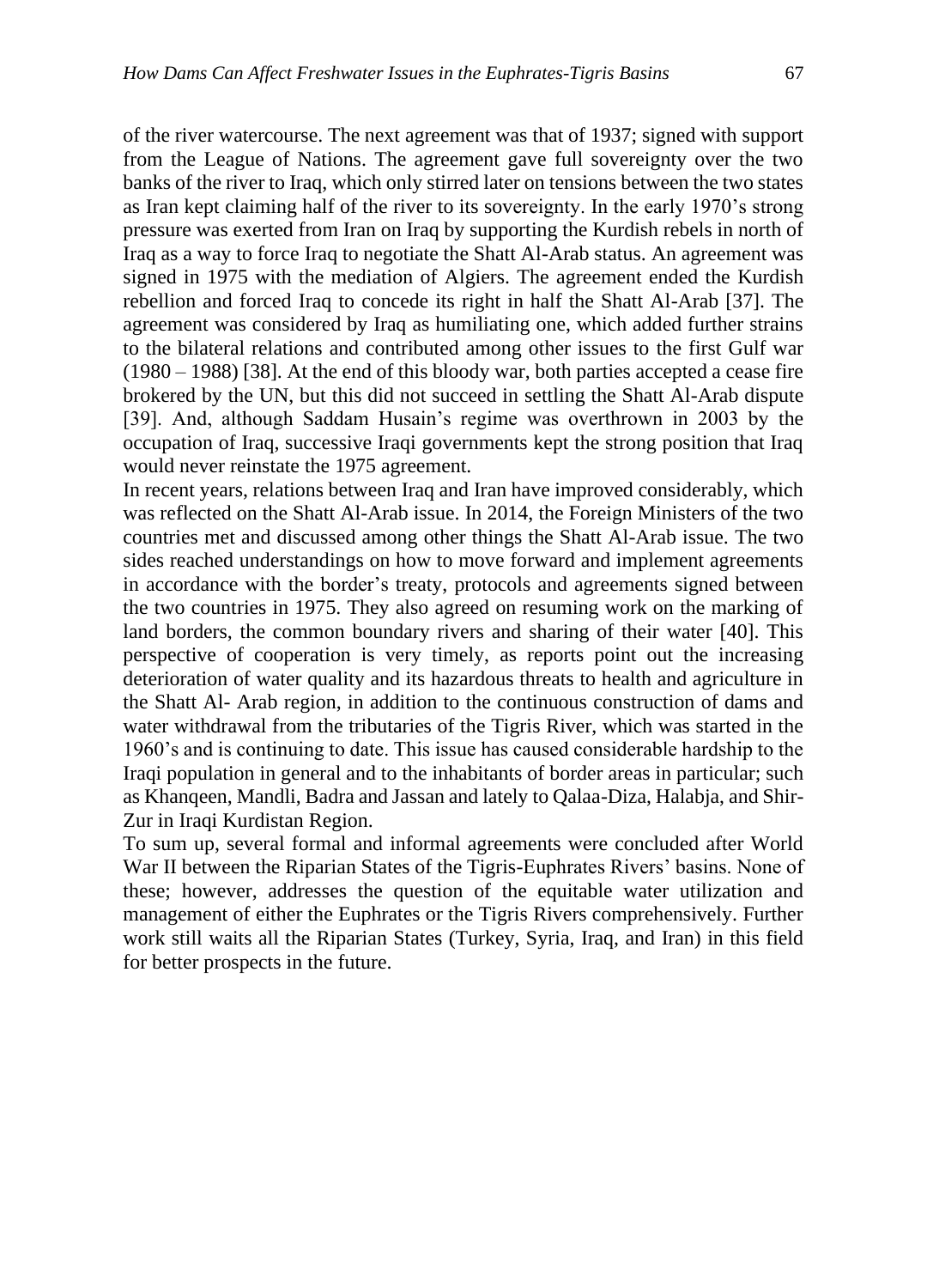## **4.2 International Law and Water Sharing Issues between the Tigris-Euphrates River Riparian States**

The conflict over freshwater resources of the Euphrates River, and to a lesser extent the Tigris River has taken many decades of arguments and discussions between the three Riparian States, Turkey, Syria, and Iraq. The three countries have had justifications to their claims from the provisions of the International Water Laws, various theories, and accepted principals. These doctrines were the basis of the International Water Law, the Helsinki Rules [41], Berlin Rules [42] and the UN convention on the law of the None Navigational uses of International Water Courses [43]. Among the most important provisions of this legal framework are; First: the doctrine of equitable utilization implying fairness and reasonable use. Second: is the rule of causing no harm. Both provisions originate from the theory of limited territorial sovereignty, which restricts territorial sovereignty of any Riparian State to the part of an international fresh water system that is located on its territory, and the Riparian State has to respect the right of the other riparian States to utilize the system. Another approach to the problem of fresh water sharing is the theory of community interest, which is based also on the theory of limited sovereignty to reflect the interdependent character of freshwater systems. It considers any international freshwater systems as one legal entity; regardless of state borders. So, the collective use of all riparian states must pursue the sustainable development of the natural water resources. The riparian states should; therefore, recognize the limitation imposed by the hydrological cycle, which would require that the planned amount of water withdrawal from freshwater system does not exceed the amount it receives through the hydrological cycle and, that its water is not polluted to the extent that it cannot be regenerated by the hydrological cycle [44].

In the long debate and negotiations of water sharing, each of Turkey, Syria, and Iraq has supported their claims and counter claims by the various clauses of these International stipulations. Syria and Iraq argue that Turkey has more fresh water than she possibly can use. Turkey; however, claims that this is not true by stating that out of 180BCM of the annual runoff; 110BCM is usable and only 25.9BMC actually can be made available due to technological, topographical and geological reasons; therefore, these resources are not always available for use at the right time and the right place [45, 46, 47].

According to the last FAO estimates [48], the present per capita withdrawals of fresh water measured in  $m^3$ /per capita/ year in the three riparian countries stands at; Iraq (2,525), Syria (817.4) and Turkey (549.3). The figures were obtained for Iraq in 2002, and in 2007 for both Syria and Turkey. These withdrawals are expected to be modified drastically due to increased use of water in Turkey due to the GAP project and also as expected from the negative impacts of the Global Climate Change, and the population growth. The expected population growth in these countries up to 2025 is given in Table 5 [49]. According to these data, the annual per capita share of water will be reduced considerably.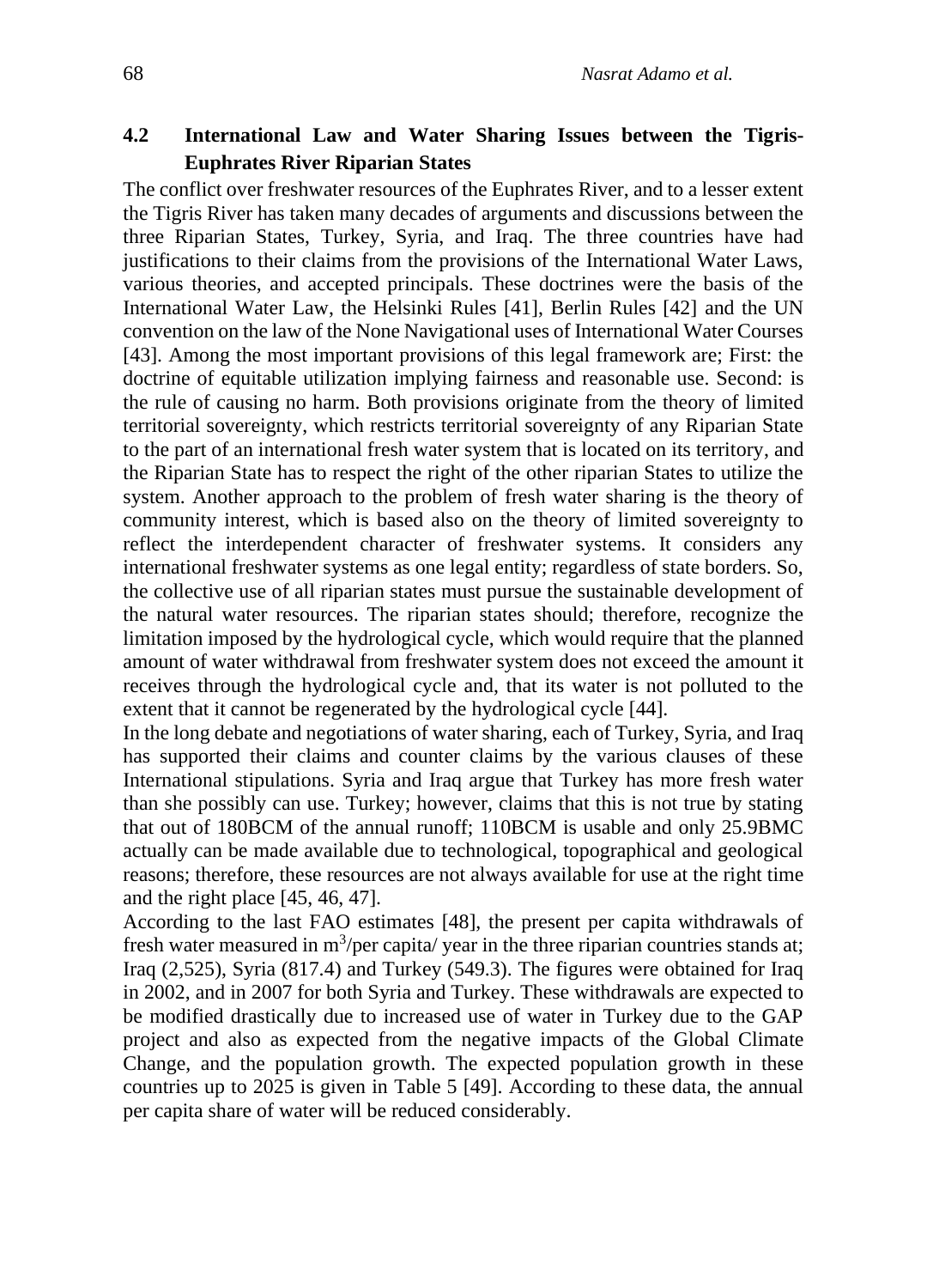| Country | <b>Population</b><br>(Millions) | <b>Rate of</b><br>Growth<br>$(\%)$ | <b>Projected Population</b><br>in $2025$ (Million) | <b>Urban</b><br>$(\%)$ |
|---------|---------------------------------|------------------------------------|----------------------------------------------------|------------------------|
| Turkey  | 63.9                            | 1.6                                | 78.3                                               | 63                     |
| Syria   | 15.5                            | 3.7                                | 31.7                                               |                        |
| Iraq    | 21.4                            | 3.7                                | 52.6                                               |                        |

**Table 5: Population characteristics within Tigris-Euphrates Rivers' Basins**

The other issue of conflict between Syria and Iraq on one side and Turkey on the other is the claim fostered by Iraq and Syria of having historic acquired rights based on their use of the Euphrates River waters from ancient times. Turkey, however, does not recognize such rights on the basis that any acquired water right can only be considered if it is based on equitable use as defined by Helsinki rules; Articles I and V [41], which account for socioeconomic, geopolitical and hydrological factors, in addition to the avoidance of unnecessary waste in the utilization of waters of the basin. Turkey, in this matter accuses both Syria and Iraq of wasting their water resources by using old practices and wasteful water management procedures. In fact, Turkey had advanced in the technical talks with the other riparian states in 1984, a three stage plan [34] to deal with equitable sharing and this was reiterated in the following talks. It stipulated that allocations should be done in the following stages. First; assessing the available resources, Second; carrying out inventory studies of available land resources; Finally, only after the modernization and rehabilitation of on-going projects and improving irrigation practices to determine their economic viability, then the total water consumption and demand can be calculated, and then rational and equitable allocation of water shares to the three countries can be reached. This action plan is based on two premises. The first one considers that the Tigris and Euphrates Rivers as one transboundary water course and, the second is that actual requirements of any of the three countries should be based on scientific studies of the needs of that country.

This plan was rejected by Iraq and Syria as being vague and works to Turkey's advantage and that it fringes on the sovereignty of the riparian states. Additionally, Iraq on his side does not accept the one basin concept on which this plan rests on the ground that the Tigris and Euphrates Rivers' basins are geographically separate basin. Turkey however, in forwarding the one basin solution had argued that Iraq can augment the deficiency in the Euphrates River's waters by transferring water from the Tigris River basin through the Tharthar channels, which is actually being done at the moment. This argument; however, is losing its basis at the moment as the Tigris River's basin itself will face water stress after the operation of Ilisu Dam. Another matter of conflict between the three riparian countries is the application of the "causing no harm" doctrine defined in article X of the Helsinki Rules [41], and article 16 of the Berlin Rules [42] in addition to article 7 of Part II of the UN convention on the law of the None Navigational uses of International Water Courses [43]. This doctrine, which embodies the Latin doctrine translated, "so use your own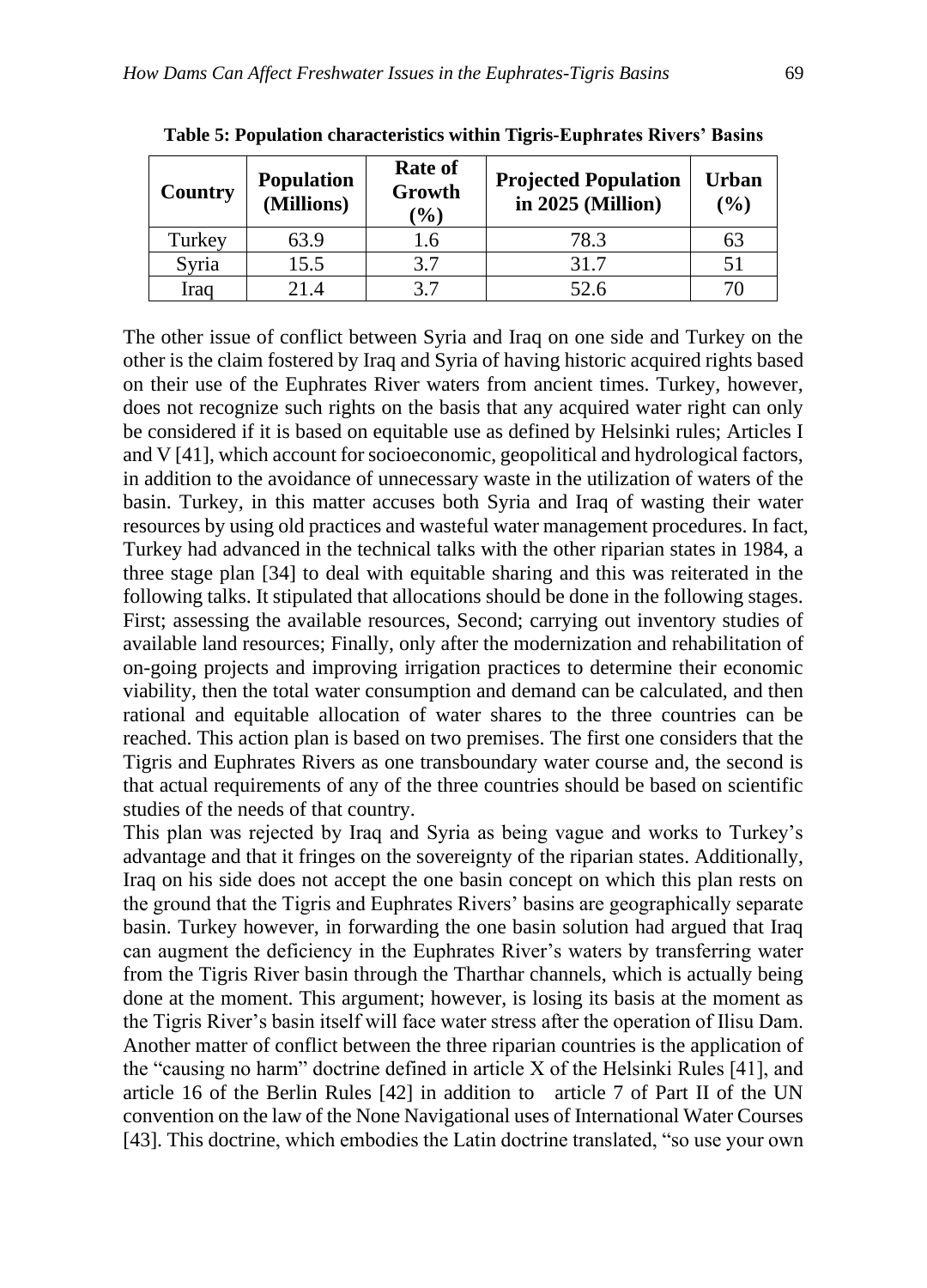property as not to harm the property of others", was forwarded and argued in the extensive discussions and proceeding, which had taken place between the three riparian states.

In this context, Syria and Iraq insisted always that Turkey was overlooking this rule through the extensive development of the GAP project, by reducing the equitable shares of both countries as they see them, and causing considerable damage to their agricultural sectors, municipal water and health sectors. Therefore, causing hardship to the peoples of the two countries, which may even result in social unrest. Moreover, the impounding of large reservoirs in both Turkey and Syria led to complicated situations and increased tensions between the three riparian states based on ignoring this doctrine.

The "causing no harm" doctrine as explained is not restricted to the sharing of water, but also to the quality of the water that is made available and the increased salinity and pollution of the two rivers as already been explained in sub-chapter 6.6.3. In this respect, both Turkey and Syria are responsible for the damage caused to the water quality within their boundaries according to the stipulations of the International customary rules; just aforementioned. The Iraqi government remains; however, morally and, by law responsible towards the welfare of her people by taking all required measures to reduce salinity and other forms of pollution in the Tigris and Euphrates Rivers within Iraqi boundaries [50].

#### **4.3 Future Prospects**

In the search for a just and fair solution to the problems of sharing the water resources of the Euphrates and Tigris Rivers, the Riparian Countries must view this matter in a new frame of mind. All the previous claims and arguments must be dropped in favor of a rational, new, and reasonable approach. In this, some basic factors must be recognized and followed up. First of all; to comprehend that the available water resources cannot satisfy today all the claims of the riparian countries; in another word, the claimed demand exceeds supply by a factor of 1.5 in an average year [7]; as indicated by the hydrology of the two basins. Moreover, the future supplies by the end of the 21st century will be far less than what is available today as a result of Global Climate Change. The second matter, which should be fully understood, is: any sustainable agreement, which may be reached, must be within the legal framework of International Law. Being so, it should respect all its principles inter alia, reasonable use, causing no harm, prior notifications and respecting the environment; which shall be all followed as one package. Precise definitions of all these terms must be done on sound principles and scientific basis to avoid misinterpretations in the future.

A reasonable solution, which may be adopted to solve the current complex conflict, is to resort to the principle of "community interest" as alternative to the doctrines of the absolute territorial sovereignty often advanced by Turkey, and the absolute territorial integrity advocated by Syria and Iraq, which led to more disagreements and conflicts in past negotiations. These two doctrines represent two extremes,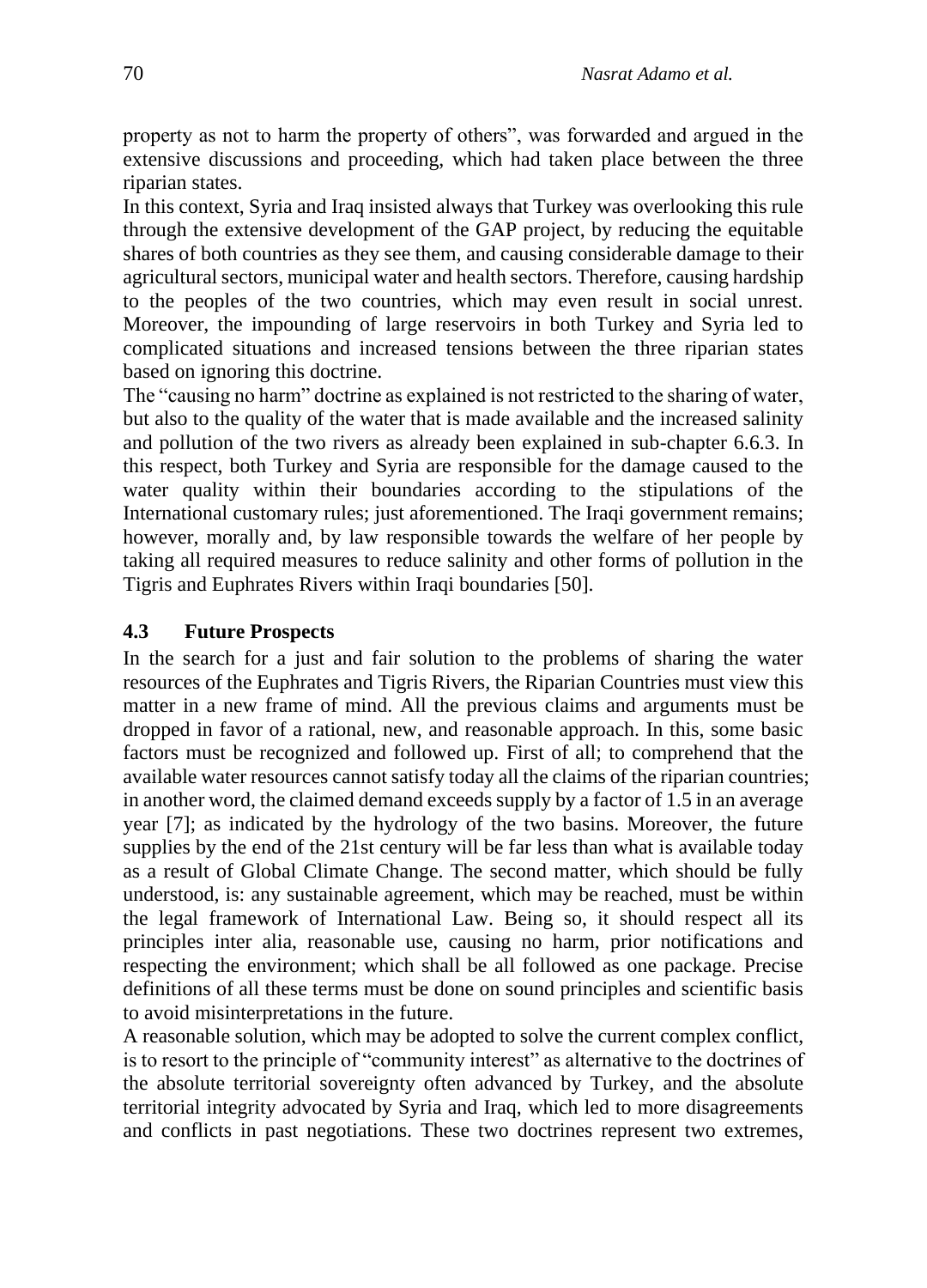which cannot bring about any agreement for a reasonable solution between the riparian states. The modern and more balanced concept of "community of interest"; however, can be seen as the only way for any future settlement. This concept embodies the current trend and future general direction in which the law and practice in this field appear to be moving towards. This doctrine is derived from the idea that the "community of interest"; is created by the natural, physical and also social unity of the watercourse; and by its nature; it considers water as a common property and should be shared fairly by the community. This doctrine also encapsulates the notion of watercourses as being part of a broader hydrological system and implies collective action when managing it. It stipulates that all Watercourse States enjoy an equal right to the utilization of a shared resource, and each Watercourse State must respect the sovereignty and reciprocal rights of the other watercourse States. The concept of limited territorial sovereignty is also strongly reflected in the principle of equitable and reasonable utilization embedded in this doctrine. One of the main advantages of the doctrine is it simultaneously recognizes the rights of both upstream and downstream nations without sacrificing the principle of sovereignty [51]. Individually, all the riparian states in the Tigris and Euphrates Rivers' basins have the duty to maximize the use of the available water resources, by reducing water losses using modern methods of irrigation and educating farmers, preserve the right quality of water, and protect the environment using recognized scientific procedures. Needless to say, that all these cannot be achieved without having the will and desire for good cooperation. Moreover, all the above principles need to be applied also in solving the conflicting water questions between Iraq and Iran, whether in solving boundary rivers issues or the environmental problems impacting Iraq's waters in Al-Hawaiza marsh and Shatt-Al Arab due the improper use of the Karkha River and Karun River water resources.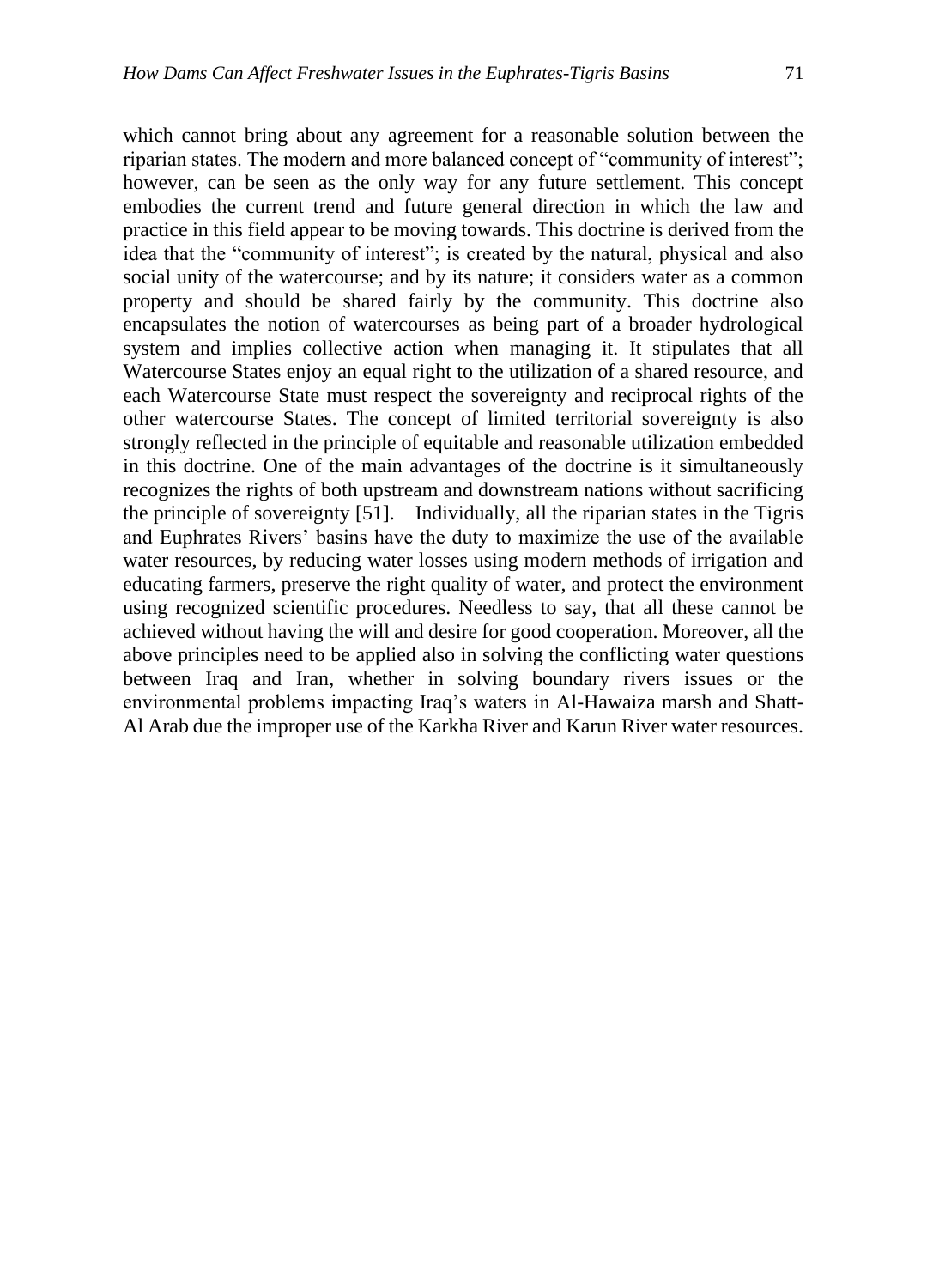# **References**

- [1] Hy-La. (2017). Irrigation Systems, Ancient. Water Encyclopedia/ Science and Issues. Accessed in 20th July 2017 http://www.waterencyclopedia.com/Hy-La/Irrigation-Systems-Ancient.html
- [2] Adams, M. (1965). Heartland of Cities, Surveys of Ancient Settlement, and Land Use on the Central Floodplain of the Euphrates. Chicago, IL: University of Chicago. Press, https://oi.uchicago.edu/sites/oi.uchicago.edu/files/uploads/shared/docs/heartla nd\_of\_cities.pdf
- [3] Gate of Nineveh (2012). Assyrian Agricultural Technology, Feb.2012 https://gatesofnineveh.wordpress.com/2012/02/15/assyrian-agriculturaltechnology/
- [4] Wikipedia (2012). "Nahrawan Canal". Last edited on 7th July 2017 https://en.wikipedia.org/wiki/Nahrawan\_Canal.
- [5] Al Hafedh, M. (2010). Dams and Water Reservoirs in the Arabic heritage, a great technical ingenuity. Aluka on line (In Arabic) 9518, 3/5/2010 http://www.alukah.net/library/0/21297/
- [6] Kibaroglu, A. (2014). Euphrates- Tigris River Basin Presentation. HARC Publications 2014 http://www.harcresearch.org/publication/583 http://www.harcresearch.org/sites/default/files/Project\_Documents/Euphrates -Tigris%20River%20Basin.pdf
- [7] Beaumont P. (1998). "Restructuring of Water Usage in the Tigris-Euphrates Basin: The Impact of Modern Water Management Policies". Yale F&ES Bulletin 103, 168- 179. http://citeseerx.ist.psu.edu/viewdoc/download;jsessionid=6E62E2B92ED9FA 5C1F1A4F51DB24C582?doi=10.1.1.539.3915&rep=rep1&type=pdf
- [8] Kaya, I. (1998). The Euphrates-Tigris basin: An overview and opportunities for cooperation under international law. University of Arizona Arid Lands Newsletter 44 (1998) https://cals.arizona.edu/OALS/ALN/aln44/kaya.html
- [9] Korkutan, S., Robinson G., and Ghoreish A. (2001). "The Sources of Conflict in the Euphrates-Tigris Basin and its strategic consequences in the Middle East". Thesis, Naval Postgraduate School, Monterey, California. [https://www.semanticscholar.org/paper/THE-SOURCES-OF-CONFLICT-](https://www.semanticscholar.org/paper/THE-SOURCES-OF-CONFLICT-IN-THE-EUPHRATES-TIGRIS-BA-Korkutan)[IN-THE-EUPHRATES-TIGRIS-BA-Korkutan](https://www.semanticscholar.org/paper/THE-SOURCES-OF-CONFLICT-IN-THE-EUPHRATES-TIGRIS-BA-Korkutan) Robinson/f8bce533935cf33af9eba109f90b92cef739c17f http://www.ilo.org/dyn/natlex/natlex4.detail?p\_lang=en&p\_isn=89060 https://waterinventory.org/sites/waterinventory.org/files/chapters/Chapter-05- Shatt-al-Arab-Karkheh-and-Karun-Rivers-web\_0.pdf https://www.researchgate.net/publication/274633668\_GENESIS\_AND\_AGE \_ESTIMATION\_OF\_THE\_THARTHAR\_DEPRESSION\_CENTRAL\_WES T\_IRAQ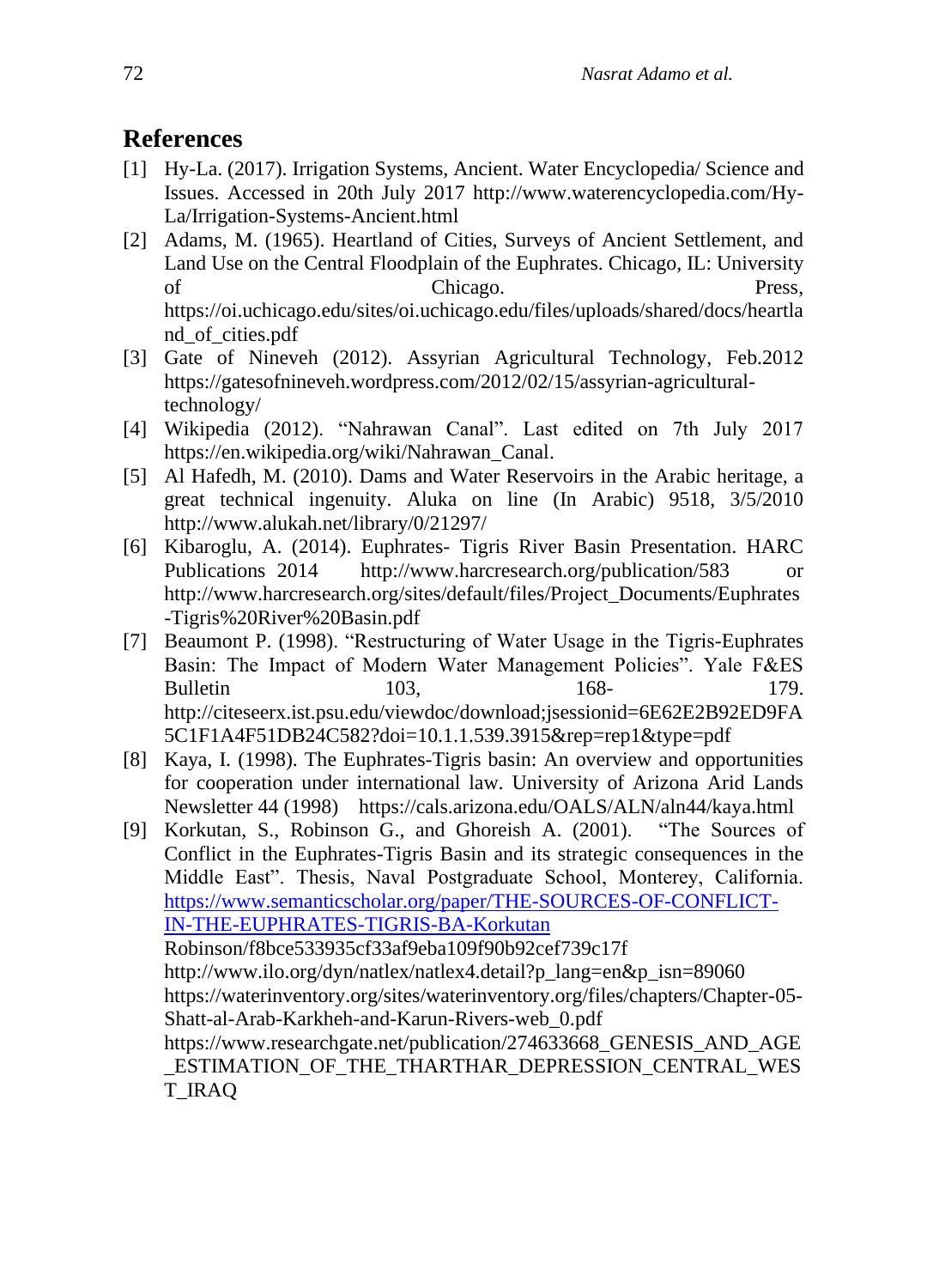- [10] Wikipedia (2017a). List of Dams and Reservoirs in Turkey / Southeastern Anatolia. Last edited on 18th Last Edited on June 18,2017 https://en.wikipedia.org/wiki/List\_of\_dams\_and\_reservoirs\_in\_Turkey
- [11] Wikipedia (2017 b). "List of Dams and Reservoirs in Iraq". Last edited on 9th June 2017 https://en.wikipedia.org/wiki/List\_of\_dams\_and\_reservoirs\_in\_Iraq
- [12] Wikipedia (2017c). "List of dams and reservoirs in Iran". Last edited on 7th July 2017 https://en.wikipedia.org/wiki/List\_of\_dams\_and\_reservoirs\_in\_Iran
- [13] Environmental Justice Atlas (2017). Southeastern Anatolia Project (GAP). Conflicts, last entered in July 2017 https://ejatlas.org/conflict/southeasternanatolia-project-gap-turkey
- [14] Ünver, O. (1997). Southeastern Anatolia Project (GAP). Water Resources Development, 13, 4, 453-483. https://www.academia.edu/2379320/Southeastern\_Anatolia\_Project\_GAP\_?a uto=download
- [15] Wikipedia (2008). Southeastern Anatolia Project. Accessed in July 2017. https://en.wikipedia.org/wiki/Southeastern\_Anatolia\_Project
- [16] Kendirli, B., Cakmak, B. and Ucar, Y. (2005). Salinity in the Southeastern Anatolia Project (GAP), Turkey: issues and options, Irrigation and Drainage, 54, 1, 115-122. doi:10.1002/ird.157 http://onlinelibrary.wiley.com/doi/10.1002/ird.157/full
- [17] Weinheime, R. (2016). Ataturk Dam. Part 1: Reservoirs Impact Assessment; Report No. 190; Sustainability of Engineered Rivers in Arid Areas – Tigris Euphrates and Rio/Bravo, (Editors: Kibaroglu and Schmandt), University of Texas at Austin. LJ. School for Public Affairs PP 7-14 2016 file:///C:/Users/DELL/Documents/LBJ%20PRP%20190.pdf
- [18] FAO AQUASAT (2008). Syrian Arab Republic country report 2008. Regional Report 3. http://www.fao.org/nr/water/aquastat/countries\_regions/SYR/
- [19] Rahi, K. and Halihan, T. (2010). Changes in salinity of the Euphrates River System in Iraq, Reg Environmental Change, 17, 27-35. http://www.iraqicivilsociety.org/wp-content/uploads/2013/02/Salinity-of-Euphrates.pdf
- [20] W H O (2011). Guidelines for drinking-water quality, Drinking water quality. http://www.who.int/water\_sanitation\_health/publications/2011/dwq\_guidelin es/en/
- [21] Ayers, R. and Westcot, D. (1985). Water Quality for Agriculture Paper No. 29 FAO 1985 http://www.fao.org/docrep/003/T0234E/T0234E00.htm
- [22] Kurdish human rights Project (2002). Downstream Impacts of Turkish Dams Construction in Syria and Iraq, July 2002, 47p. http://www.thecornerhouse.org.uk/sites/thecornerhouse.org.uk/files/IraqSyri. pdf
- [23] ECWA-BGR. (2013). Shatt al Arab, Karkheh, and Karun Rivers, Chapter 5: Inventory of Shared Water resources in Western Asia, Beirut 2013.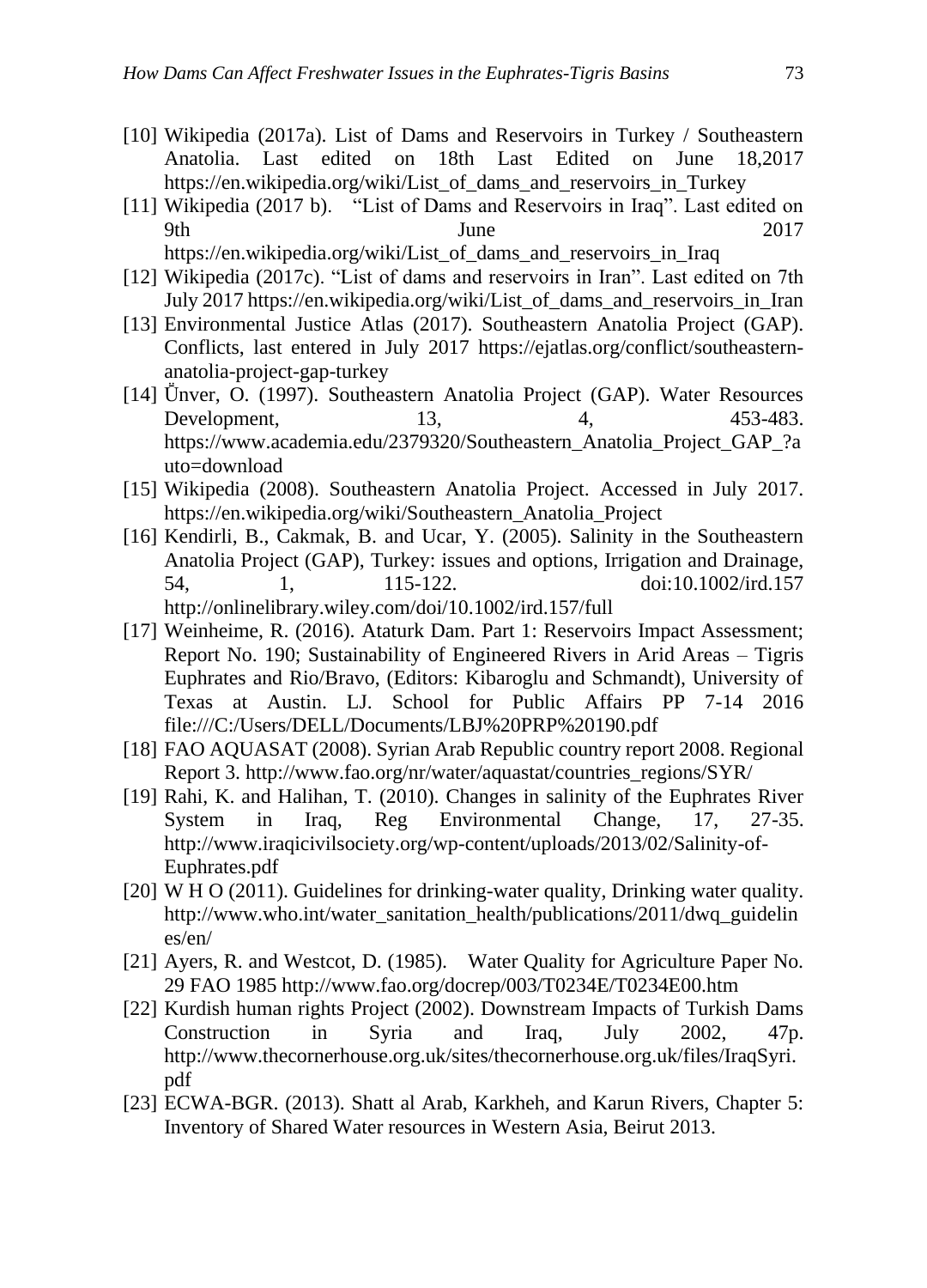- [24] Harb, T. (2017). Floods which hit Baghdad during the Abbasid Period. Al Sabah Al-Jadeed Newspaper May 2017. (Arabic) http://newsabah.com/newspaper/120190
- [25] Sousa, A. (1965). Baghdad Floods in History. Parts 1, 2, 3. Al Adeeb Press. Baghdad 1963, 1965, 1965 (Arabic), follow the link below: https://books.google.se/books?hl=sv&id=jv8XAAAAIAAJ&dq=editions%3 ASTANFORD36105115231347&focus=searchwithinvolume&q=editions%3 ASTANFORD36105115231347
- [26] Sissakian, V. (2011). Genesis and Age Estimation of the Tharthar Depression, Central West Iraq, Iraqi Bulletin of Geology and Mining, 7, 3, 47-62.
- [27] Ilisu Dam Campaign (2001). Review of EIAR for the Ilisu Dam and HEPP. Report available on: http://www.ilisu.org.uk/report.html
- [28] Chomani, K. and Bijnens, T. (2016). The Impact of Daryan Dam on Kurdistan Region of Iraq. Save the Tigris and Iraq Marshes Campaign. Oct 2016 [http://www.iraqicivilsociety.org/wp-content/uploads/2016/10/Daryan-Dam-](http://www.iraqicivilsociety.org/wp-content/uploads/2016/10/Daryan-Dam-Report.pdf)[Report.pdf](http://www.iraqicivilsociety.org/wp-content/uploads/2016/10/Daryan-Dam-Report.pdf)
- [29] Dellapenna, J. (1996). The two Rivers and the lands between Mesopotamia and the International Law of Transboundary Waters" Brigham Young University Journal of Public Law, 10, 2/4, 213-261. https://digitalcommons.law.byu.edu/cgi/viewcontent.cgi?referer=http://www. google.se/url?sa=t&rct=j&q=&esrc=s&source=web&cd=1&ved=0ahUKEwi H2KaLu7PXAhUBbVAKHfpoAOUQFggnMAA&url=http%3A%2F%2Fdig italcommons.law.byu.edu%2Fcgi%2Fviewcontent.cgi%3Farticle%3D1195% 26context%3Djpl&usg=AOvVaw1FfjLBXAm6jBtKOOCnlPhs&httpsredir= 1&article=1195&context=jpl
- [30] Fadel, K., Sayegh, Y, Abou Ibrahim, A., Jamali, D. and El-Fadel, K. (2002). The Euphrates-Tigris Basin: A Case study in Surface Water Conflicts Resolution. J. Natural Resources, Life Science Education, 31, 99-110. https://www.agronomy.org/files/jnrlse/issues/2002/e01-13.pdf
- [31] Bari Z. (1997). Syrian-Iraq disputes over the Euphrates waters. International Studies, SAGA Journals. Limited access to the following link: http://journals.sagepub.com/doi/abs/10.1177/002088177701600203
- [32] Kibaroglu, A. (2015). Transboundary water Governance in the Euphrates Tigris Rivers Basin. E- International Relations web site. Available at: http://www.e-ir.info/2015/07/22/transboundary-water-governance-in-theeuphrates-tigris-river-basin/
- [33] Kibaroglu, A. and Scheumman, W. (2011). Euphrates-Tigris Rivers System: Political Rapprochement and Transboundary Water Cooperation. A. Kibaroglu et al. (eds.), Turkey's Water Policy, DOI 10.1007/978-3-642-19636-2\_16, # Springer-Verlag Berlin Heidelberg 2011 http://www.iraqicivilsociety.org/wp-content/uploads/2013/02/Kibarogluscheumann-euphrates-tigris-river-system.pdf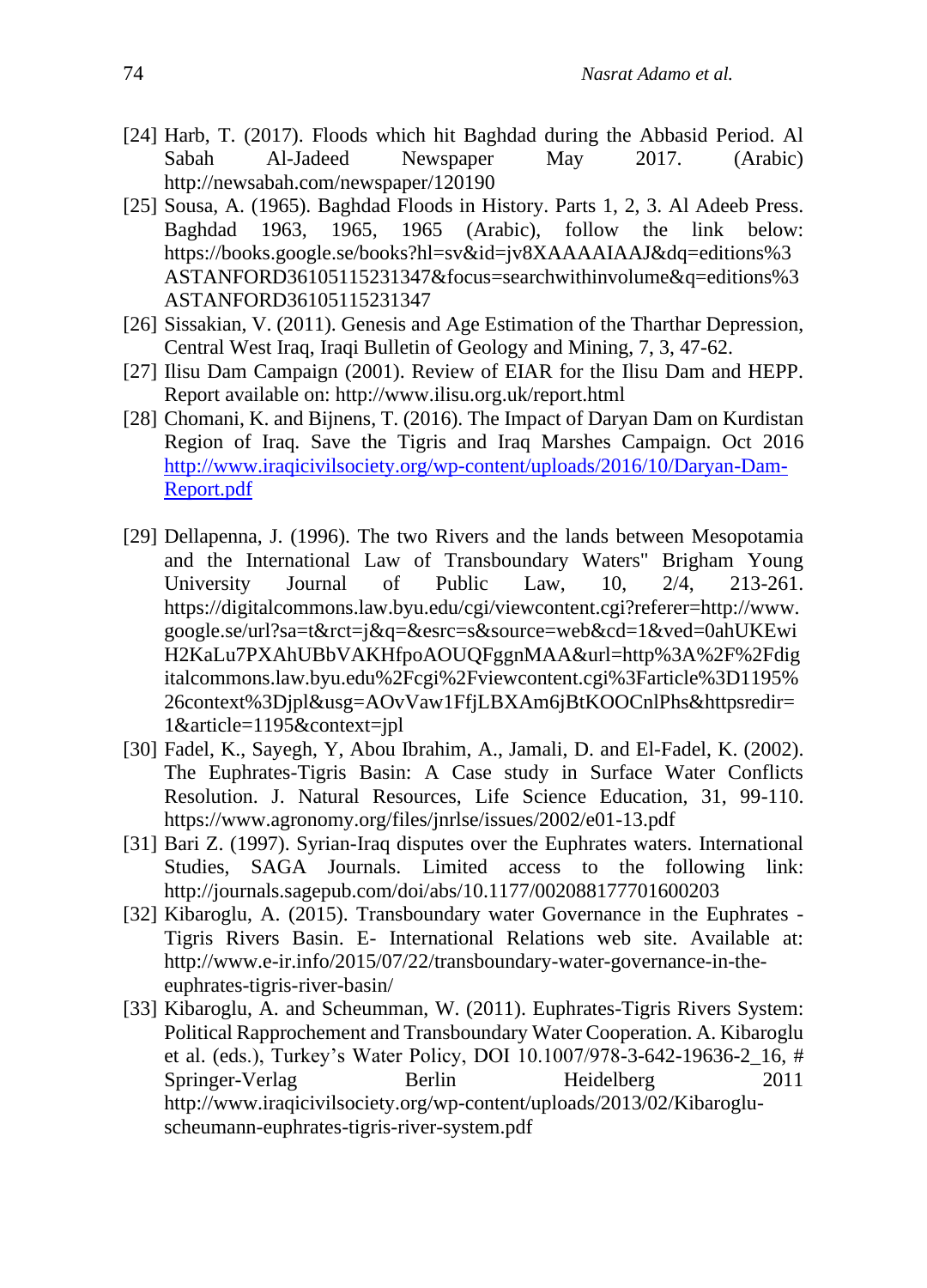- [34] Centre for Strategic Research (1996). Water Issues between Turkey, Syria and Iraq. Turkish ministry of foreign affairs. June-August 1996. http://sam.gov.tr/water-issues-between-turkey-syria-and-iraq
- [35] Schmandt, J. and Kibaroglu, A. (2016). Sustainability of Engineered Rivers in Arid Lands. Policy Research Project Recent Submissions, Report 190. University of Texas Libraries. https://repositories.lib.utexas.edu/handle/2152/16482
- [36] Wolf, A. T., and Newton, J. (2008). Case Study of Transboundary Dispute Resolution: the Tigris-Euphrates basin. Appendix: C of the book on Transboundary Dispute Resolution by the same authors. Oregon State University; Institute of water and watersheds 2008 http://www.transboundarywaters.orst.edu/research/case\_studies/Tigris-Euphrates\_New.htm
- [37] US Department of State (1978). International Boundary Study: Iraq-Iran Boundary. Office of the Geographer. BIR. http://www.parstimes.com/history/iran\_iraq\_boundary.pdf
- [38] ONWAR.com. (2017). Iran-Iraq War 1980-1990. ONWAR .Com /conflicts./Link last accessed on 20th July 2017 https://www.onwar.com/aced/chrono/c1900s/yr80/firaniraq1980.htm
- [39] Wallas, C. (1998). Iran, Iraq still fail to bridge waterway dispute. Loss Angeles Times, August 1998. http://articles.latimes.com/1988-08-19/news/mn-739\_1\_shatt-al-arab
- [40] Dinar Advice Guru (2014). Iraq-Iran Talks on Borders, Shatt al- Arab, Iraqbusiness news, March 4, 2014, Link: http://www.iraqbusinessnews.com/2014/03/04/iraq-iran-talks-on-borders-shatt-al-arab/
- [41] ILA, Helsinki (1967). The Helsinki Rules, of the Uses of Waters of International Rivers. Report of the ILA Committee on the use of waters of International Rivers Rivers London. http://www.thehinducentre.com/multimedia/archive/03021/The\_Helsinki\_Ru les\_3021443a.pdf
- [42] ILA, Berlin (004). Berlin Conference on Water Resources Law. Fourth Report by the ILA committee. http://www.internationalwaterlaw.org/documents/intldocs/ILA\_Berlin\_Rules -2004.pdf
- [43] UN General Assembly (1997). Convention on the Law of the Non-Navigational Uses of International Watercourses, Official Records of the General Assembly, Fifty-first Session, Supplement No. 49 (A/51/49). http://legal.un.org/ilc/texts/instruments/english/conventions/8\_3\_1997.pdf
- [44] Bremer, N. (2015). Dams on Euphrates and Tigris: Impacts and Regulation through International Law. Justus-Liebig–Unevrsität Gießen. https://www.researchgate.net/publication/284279506\_Dams\_on\_Euphrates\_a nd\_Tigris\_Impact\_and\_Regulation\_Through\_International\_Law